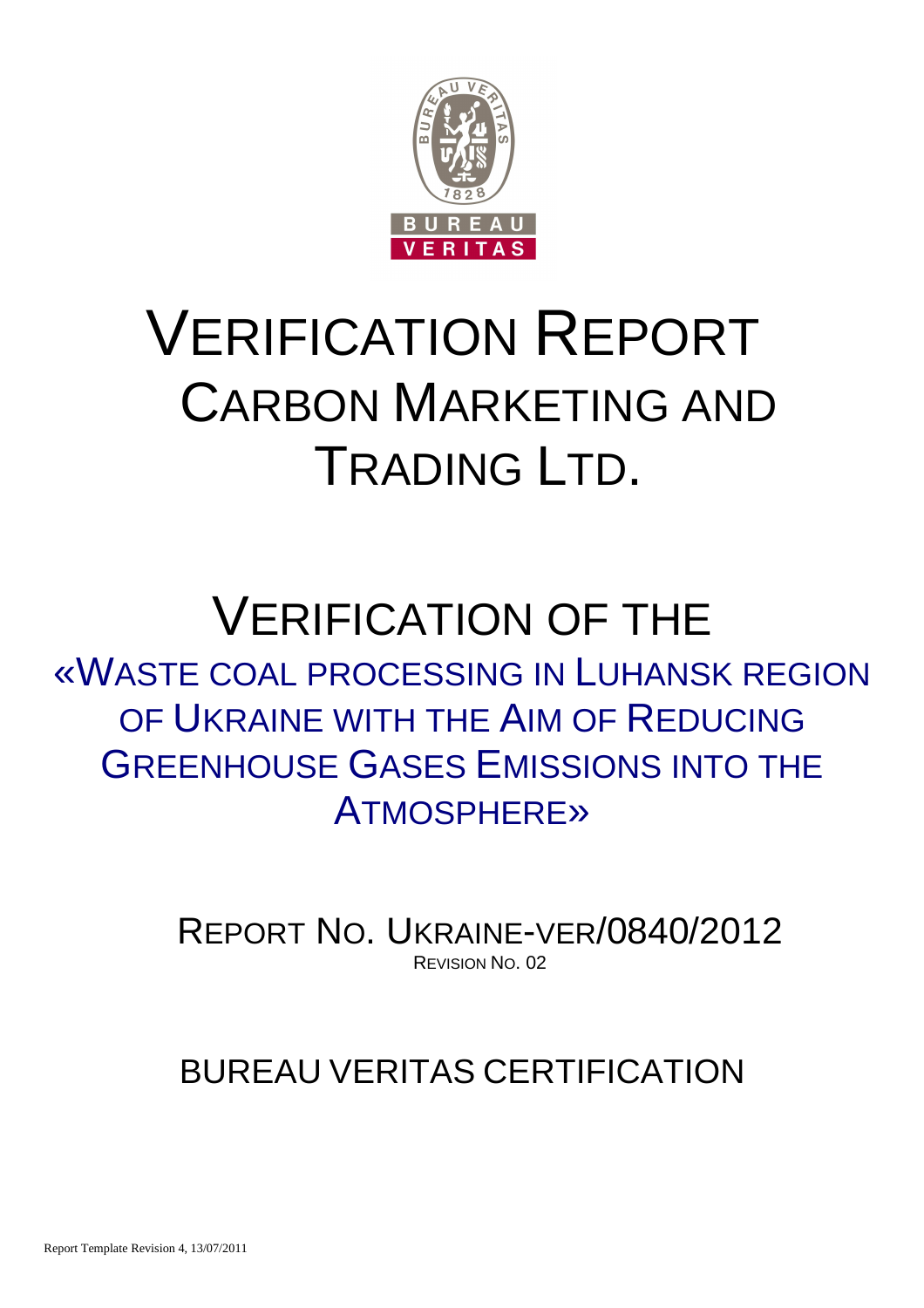

#### VERIFICATION REPORT

| Date of first issue:<br>19/11/2012 | Organizational unit:<br>Bureau Veritas Certification Holding<br><b>SAS</b> |
|------------------------------------|----------------------------------------------------------------------------|
| Client:                            | Client ref.:                                                               |
| Carbon Marketing and Trading Ltd.  | Mr. Tahir Musavev                                                          |

Bureau Veritas Certification has made the second periodic verification of the «Waste coal processing in Luhansk region of Ukraine with the Aim of Reducing Greenhouse Gases Emissions into the Atmosphere». project of Small Private Commercial Production Company "SLAVUTICH" located 5 km east of<br>Molodohvardiysk town Krasnodon district, Luhansk Region, Ukraine, and applying JI specific approach, on the basis of UNFCCC criteria for the JI, as well as criteria given to provide for consistent project operations, monitoring and reporting. UNFCCC criteria refer to Article 6 of the Kyoto Protocol, the JI rules and modalities and the subsequent decisions by the JI Supervisory Committee, as well as the host country criteria.

The verification scope is defined as a periodic independent review and ex post determination by the Accredited Entity of the monitored reductions in GHG emissions during defined verification period, and consisted of the following three phases: i) desk review of the monitoring report against project design and the baseline and monitoring plan; ii) follow-up interviews with project stakeholders; iii) resolution of outstanding issues and the issuance of the final verification report and opinion. The overall verification, from Contract Review to Verification Report & Opinion, was conducted using Bureau Veritas Certification internal procedures.

The first output of the verification process is a list of Clarification. Corrective Actions Requests, Forward Actions Requests (CR, CAR and FAR), presented in Appendix A.

In summary, Bureau Veritas Certification confirms that the project is implemented as planned and described in approved project design documents. Installed equipment being essential for generating emission reduction runs reliably and is calibrated appropriately. The monitoring system is in place and the project is generating GHG emission reductions. The GHG emission reduction is calculated accurately and without material errors, omissions, or misstatements, and the ERUs issued totalize 2465909 tonnes of CO2 equivalent for the monitoring period from 01/07/2010 to 31/10/2012. Our opinion relates to the project's GHG emissions and resulting GHG emission reductions reported and related to the approved project baseline and monitoring, and its associated documents.

| Report No.:                                                                                                                                                                  | Subject Group:         |                           |                                                                                          |  |
|------------------------------------------------------------------------------------------------------------------------------------------------------------------------------|------------------------|---------------------------|------------------------------------------------------------------------------------------|--|
| Ukraine-ver/0840/2012                                                                                                                                                        | JI                     |                           |                                                                                          |  |
| Project title:<br>«Waste coal processing in Luhansk region of<br>Ukraine with the Aim of Reducing Greenhouse<br>Gases Emissions into the Atmosphere»<br>Work carried out by: |                        |                           |                                                                                          |  |
| Svitlana Gariyenchyk - Team Leader, Lead Verifier<br>Sergii Verteletskyi - Team member, Verifier<br>Dmytro Balyn - Technical Specialist -                                    |                        |                           |                                                                                          |  |
| Work reviewed by:<br>van Sokolow Volttmel Gedimcali Reviewer<br>Vladimir Lukin JRChnical Specialist<br>Work approved by:                                                     |                        |                           | No distribution without permission from the<br>Client or responsible organizational unit |  |
| van Sokolov - Operational Manager-                                                                                                                                           |                        | Limited distribution      |                                                                                          |  |
| Date of this revision:<br>Rev. No.:<br>19/12/2012<br>02                                                                                                                      | Number of pages:<br>25 | Unrestricted distribution |                                                                                          |  |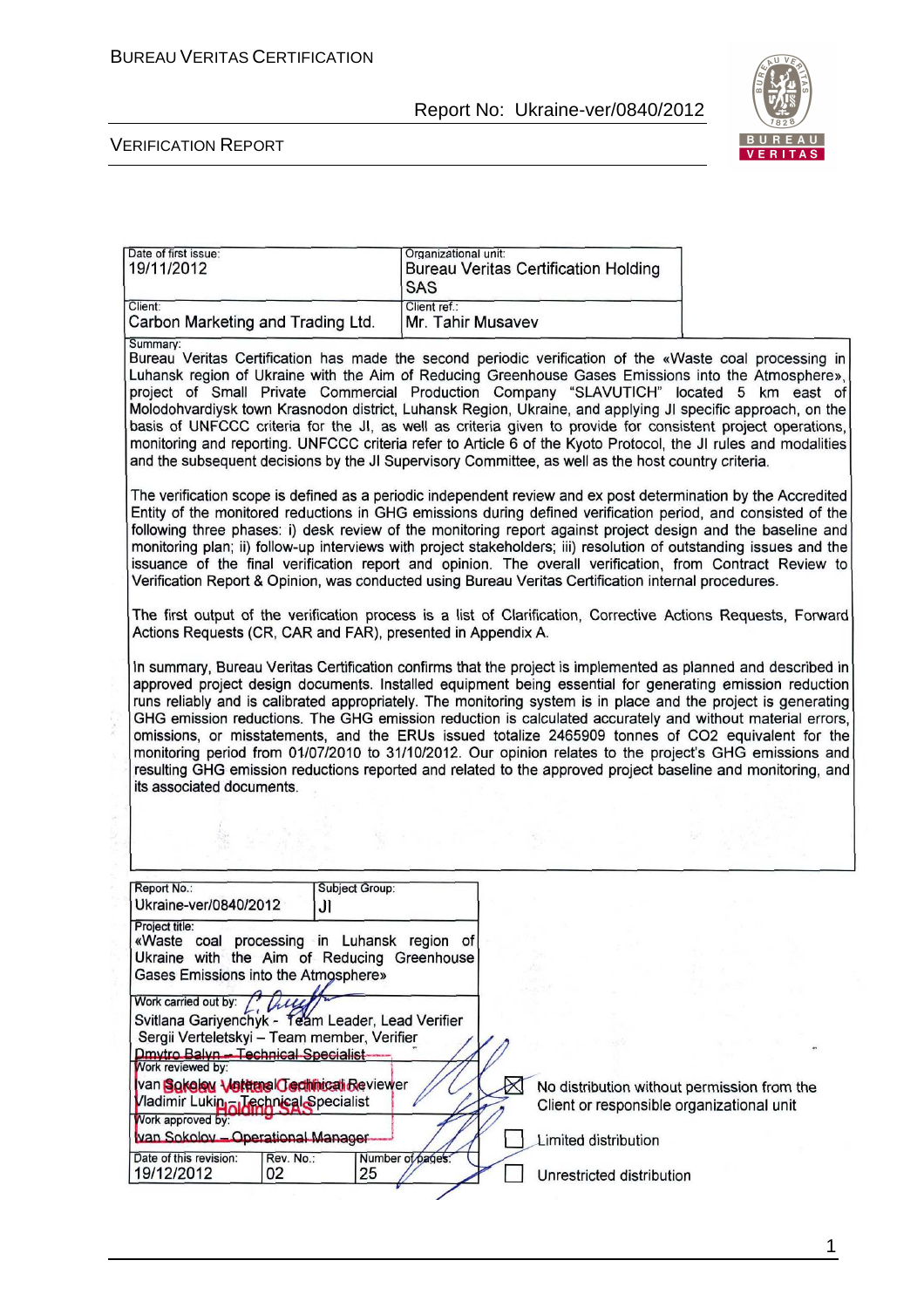

VERIFICATION REPORT

# **Table of Contents Page 2018**

| 1              |                                                                                |                |
|----------------|--------------------------------------------------------------------------------|----------------|
| 1.1            | Objective                                                                      | 3              |
| 1.2            | Scope                                                                          | 3              |
| 1.3            | <b>Verification Team</b>                                                       | 3              |
| $\overline{2}$ |                                                                                |                |
| 2.1            | <b>Review of Documents</b>                                                     | $\overline{4}$ |
| 2.2            | Follow-up Interviews                                                           | $\overline{4}$ |
| 2.3            | Resolution of Clarification, Corrective and Forward Action Requests            | 5              |
| 3              |                                                                                |                |
| 3.1            | Remaining issues and FARs from previous verifications                          | 6              |
| 3.2            | Project approval by Parties involved (90-91)                                   | 6              |
| 3.3            | Project implementation (92-93)                                                 | 6              |
| 3.4            | Compliance of the monitoring plan with the monitoring methodology<br>$(94-98)$ | $\overline{7}$ |
| 3.5            | Revision of monitoring plan (99-100)                                           | $\overline{7}$ |
| 3.6            | Data management (101)                                                          | 8              |
| 3.7            | Verification regarding programmes of activities (102-110)                      | 9              |
| 4              |                                                                                |                |
| 5              |                                                                                |                |
|                |                                                                                |                |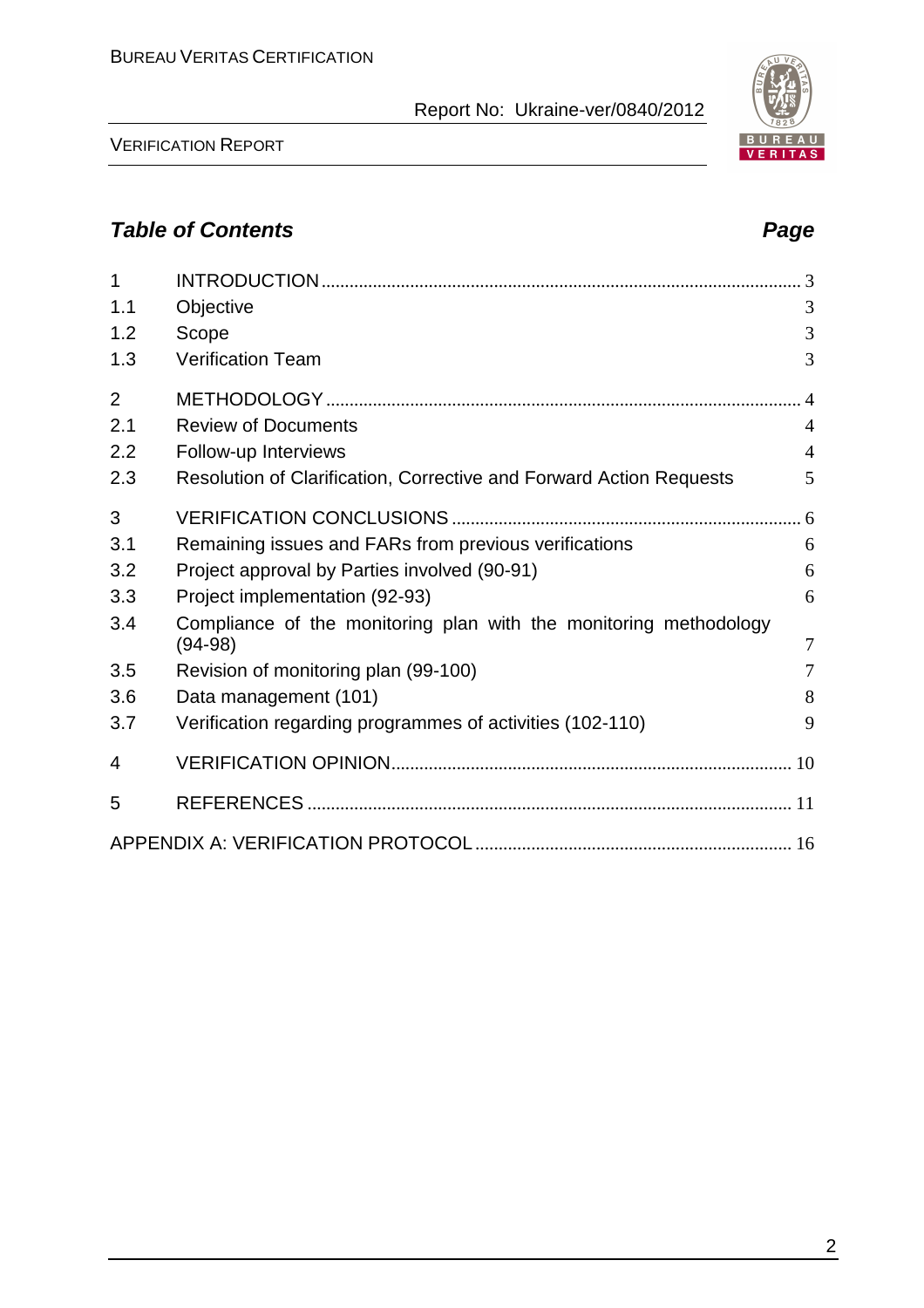

VERIFICATION REPORT

# **1 INTRODUCTION**

Carbon Marketing and Trading Ltd. has commissioned Bureau Veritas Certification to verify the emissions reductions of its JI project «Waste coal processing in Luhansk region of Ukraine with the Aim of Reducing Greenhouse Gases Emissions into the Atmosphere » (hereafter called "the project") located 5 km east of Molodohvardіysk town Krasnodon district, Luhansk Region, Ukraine.

This report summarizes the findings of the verification of the project, performed on the basis of UNFCCC criteria, as well as criteria given to provide for consistent project operations, monitoring and reporting.

# **1.1 Objective**

Verification is the periodic independent review and ex post determination by the Accredited Independent Entity of the monitored reductions in GHG emissions during defined verification period.

The objective of verification can be divided in Initial Verification and Periodic Verification.

UNFCCC criteria refer to Article 6 of the Kyoto Protocol, the JI rules and modalities and the subsequent decisions by the JI Supervisory Committee, as well as the host country criteria.

# **1.2 Scope**

The verification scope is defined as an independent and objective review of the project design document, the project's baseline study, monitoring plan and monitoring report, and other relevant documents. The information in these documents is reviewed against Kyoto Protocol requirements, UNFCCC rules and associated interpretations.

The verification is not meant to provide any consulting towards the Client. However, stated requests for clarifications, corrective and/or forward actions may provide input for improvement of the project monitoring towards reductions in the GHG emissions.

# **1.3 Verification Team**

The verification team consists of the following personnel:

Svitlana Gariyenchyk Bureau Veritas Certification Team Leader, Climate Change Verifier

Sergii Verteletskyi Bureau Veritas Certification Climate Change Verifier

Dmytro Balyn Bureau Veritas Certification Climate Change Verifier, Technical Specialist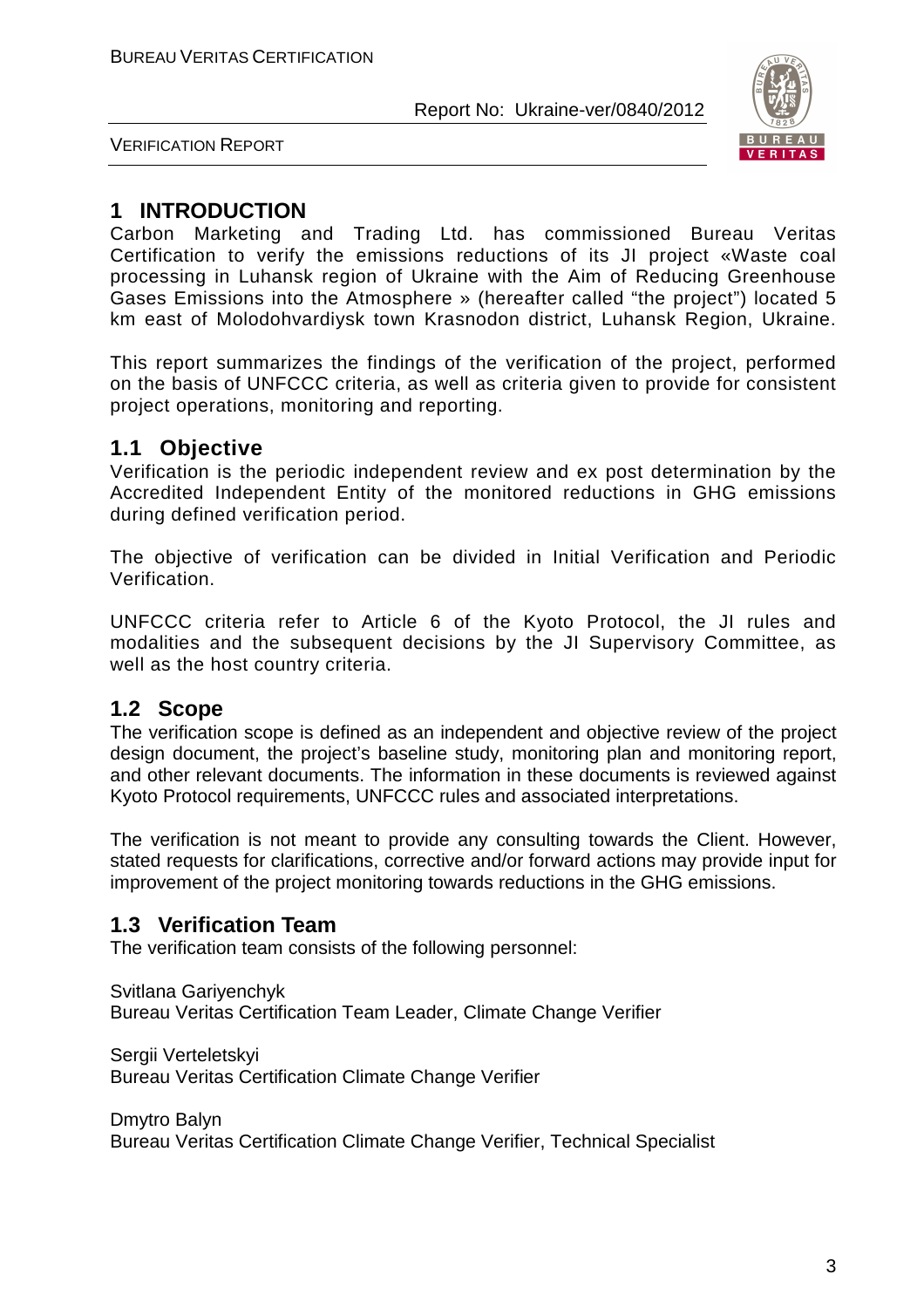

VERIFICATION REPORT

This verification report was reviewed by:

Ivan Sokolv Bureau Veritas Certification, Internal Technical Reviewer

Vladimir Lukin Technical Specialist

# **2 METHODOLOGY**

The overall verification, from Contract Review to Verification Report & Opinion, was conducted using Bureau Veritas Certification internal procedures.

In order to ensure transparency, a verification protocol was customized for the project, according to the version 01 of the Joint Implementation Determination and Verification Manual, issued by the Joint Implementation Supervisory Committee at its 19 meeting on 04/12/2009. The protocol shows, in a transparent manner, criteria (requirements), means of verification and the results from verifying the identified criteria. The verification protocol serves the following purposes:

- It organizes, details and clarifies the requirements a JI project is expected to meet;
- It ensures a transparent verification process where the verifier will document how a particular requirement has been verified and the result of the verification.

The completed verification protocol is enclosed in Appendix A to this report.

#### **2.1 Review of Documents**

The Monitoring Report (MR) submitted by Carbon Marketing and Trading Ltd. and additional background documents related to the project design and baseline, i.e. country Law, Project Design Document (PDD), and/or Guidance on criteria for baseline setting and monitoring, Host party criteria, Kyoto Protocol, Clarifications on Verification Requirements to be Checked by an Accredited Independent Entity were reviewed.

The verification findings presented in this report relate to the Monitoring Report version 01 dated 05/11/2012, version 02 dated 19/12/2012 and project as described in the determined PDD.

### **2.2 Follow-up Interviews**

On 16/11/2012 Bureau Veritas Certification performed on-site interviews with project stakeholders to confirm selected information and to resolve issues identified in the document review. Representatives of Carbon Marketing and Trading Ltd. and Small Private Commercial Production Company "SLAVUTICH" were interviewed (see References). The main topics of the interviews are summarized in Table 1.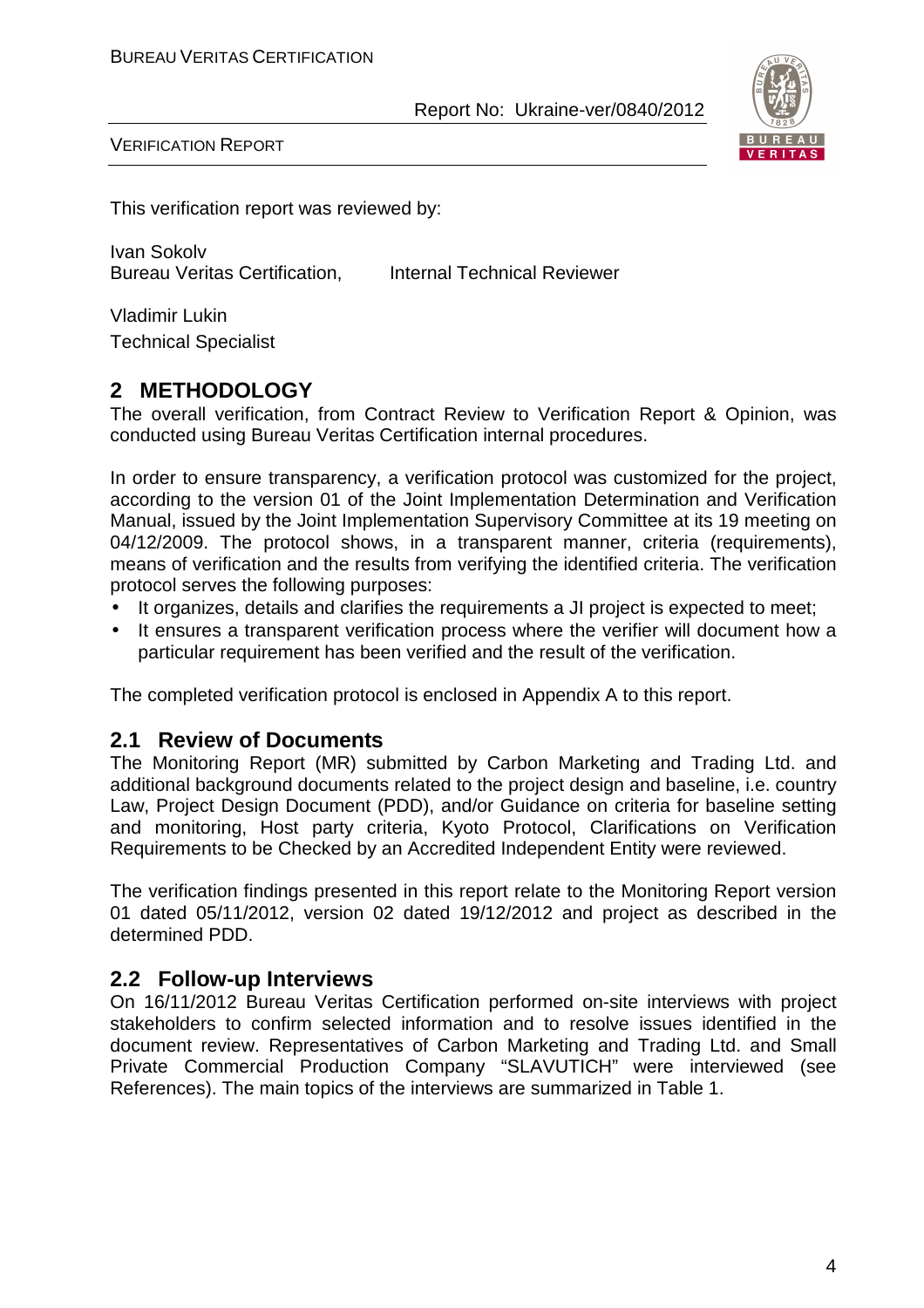

VERIFICATION REPORT

#### **Table 1 Interview topics**

| <b>Interviewed</b><br>organization                                         | <b>Interview topics</b>                                                                                                                                                                                                                                                                                                                                          |
|----------------------------------------------------------------------------|------------------------------------------------------------------------------------------------------------------------------------------------------------------------------------------------------------------------------------------------------------------------------------------------------------------------------------------------------------------|
| <b>Small Private</b><br>Commercial<br>Production<br>Company<br>"SLAVUTICH" | Project implementation status<br>Organizational structure<br>Responsibilities and authorities<br>Personnel training<br>Quality management procedures and technology<br>Records of equipment installation<br>Control of metering equipment<br>Metering record keeping system, database<br>Cross-check of the information provided in the MR<br>with other sources |
| <b>Carbon Marketing</b><br>and Trading Ltd.                                | Baseline methodology<br>Monitoring plan<br>Monitoring report<br><b>Deviations from PDD</b>                                                                                                                                                                                                                                                                       |

# **2.3 Resolution of Clarification, Corrective and Forward Action Requests**

The objective of this phase of the verification is to raise the requests for corrective actions and clarification and any other outstanding issues that needed to be clarified for Bureau Veritas Certification positive conclusion on the GHG emission reduction calculation.

If the Verification Team, in assessing the monitoring report and supporting documents, identifies issues that need to be corrected, clarified or improved with regard to the monitoring requirements, it should raise these issues and inform the project participants of these issues in the form of:

(a) Corrective action request (CAR), requesting the project participants to correct a mistake that is not in accordance with the monitoring plan;

(b) Clarification request (CL), requesting the project participants to provide additional information for the Verification Team to assess compliance with the monitoring plan;

(c) Forward action request (FAR), informing the project participants of an issue, relating to the monitoring that needs to be reviewed during the next verification period.

The Verification Team will make an objective assessment as to whether the actions taken by the project participants, if any, satisfactorily resolve the issues raised, if any, and should conclude its findings of the verification.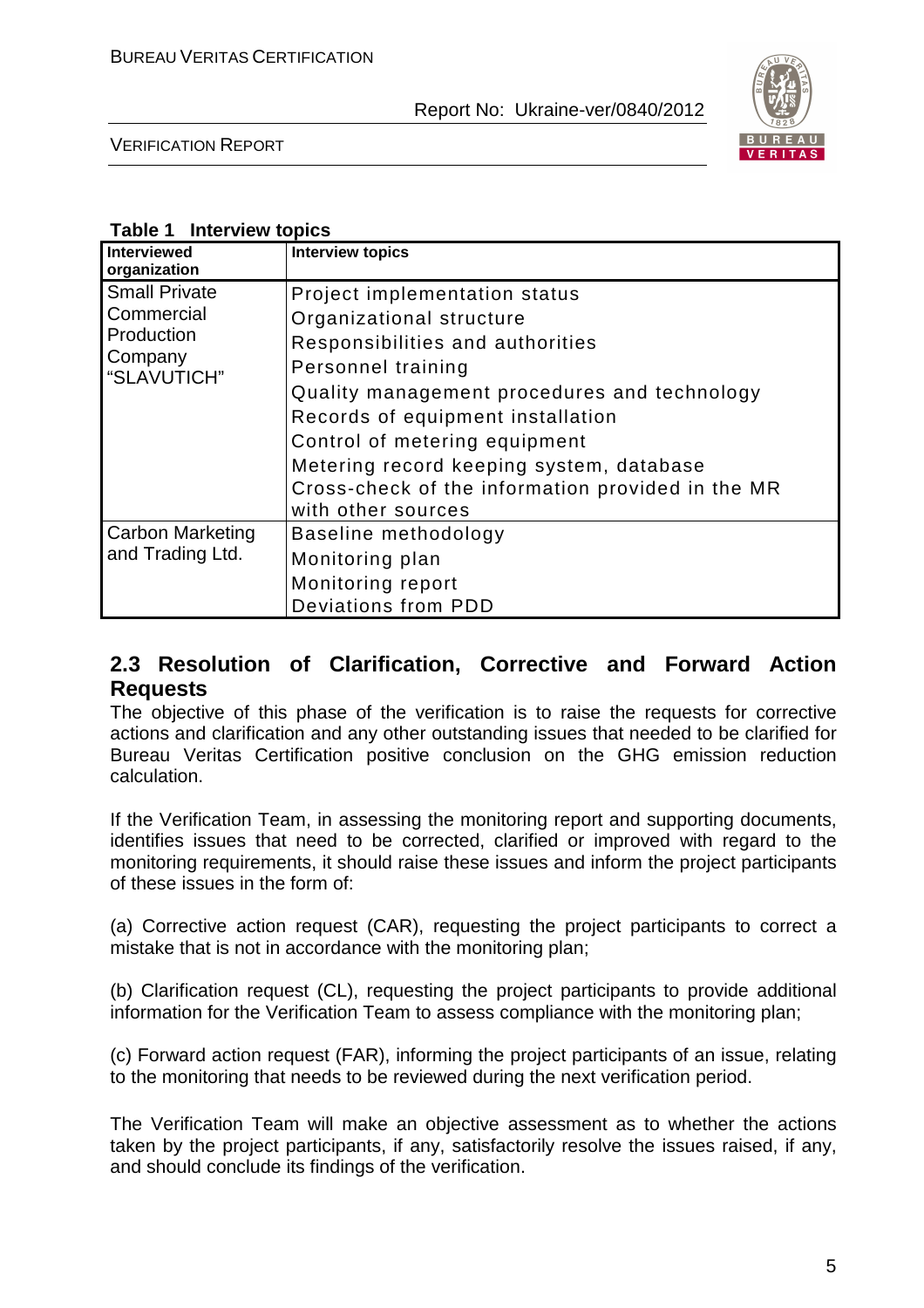

VERIFICATION REPORT

To guarantee the transparency of the verification process, the concerns raised are documented in more detail in the verification protocol in Appendix A.

# **3 VERIFICATION CONCLUSIONS**

In the following sections, the conclusions of the verification are stated.

The findings from the desk review of the original monitoring documents and the findings from interviews during the follow up visit are described in the Verification Protocol in Appendix A.

The Clarification, Corrective and Forward Action Requests are stated, where applicable, in the following sections and are further documented in the Verification Protocol in Appendix A. The verification of the Project resulted in 06 Corrective Action Requests, 0 Clarification Requests, and 0 Forward Action Requests.

The number between brackets at the end of each section corresponds to the DVM paragraph.

### **3.1 Remaining issues and FARs from previous verifications**

There are no FARs raised during previous verification.

### **3.2 Project approval by Parties involved (90-91)**

Written project approvals by Ukraine and The Netherlands involved in the JI project have been issued by the DFP of that Party when submitting the first verification report to the secretariat for publication in accordance with paragraph 38 of the JI guidelines, at the latest.

A letter of approval from the Ukrainian Designated Focal Point was received for the proposed project, reference No. 3484/23/7, dated 15/11/2012.

A letter of approval from the Netherlands Designated Focal Point was received for the proposed project, reference 2012JI54, dated 19/12/2012.

The abovementioned written approval is unconditional.

### **3.3 Project implementation (92-93)**

The proposed project is an innovative project that envisages works on the installation of a technological complex for the extraction and processing of waste coal at the plant.

This Project is aimed at coal extraction from the waste heaps of the Krasnodon Districts of Luhansk Region of Ukraine. These waste heaps have been accumulated some time before the start of the project activity from the mining waste of underground mines. Project activity will prevent greenhouse gas emissions into the atmosphere during combustion of the heaps and will contribute an additional amount of coal, without the need for mining. The Project activities include installation of the equipment for coal extraction and beneficiation near the processing waste heaps and applying special machinery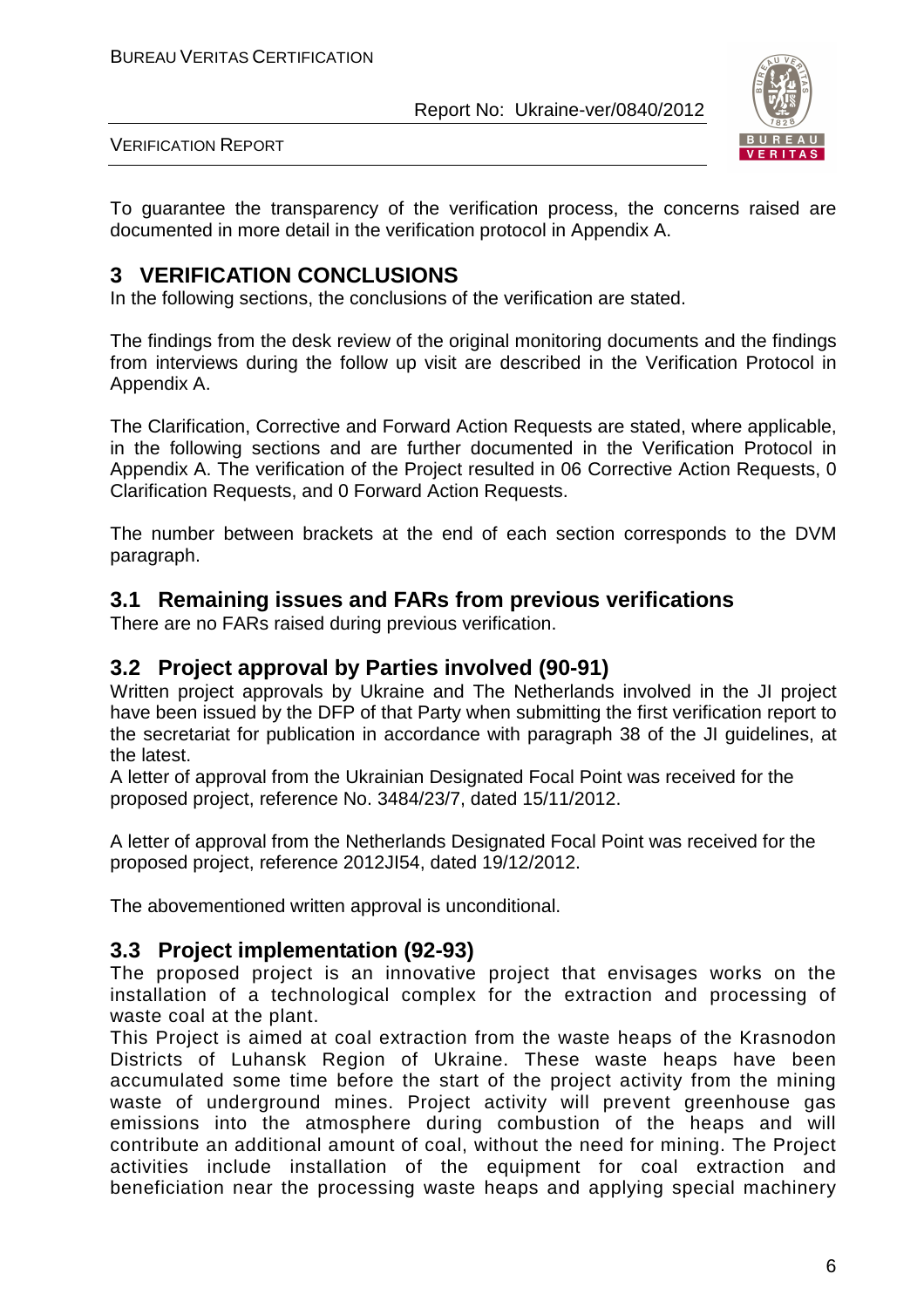

VERIFICATION REPORT

that will perform preparation, loading and transportation of the rock from the waste heaps to the beneficiation factory. After purifying of the matter, the extracted coal will be sold for heat and power generation and the remaining bare rock will be utilized for land engineering and road building.

# **3.4 Compliance of the monitoring plan with the monitoring methodology (94-98)**

The monitoring occurred in accordance with the monitoring plan included in the PDD regarding which the determination has been deemed final and is so listed on the UNFCCC JI website.

For calculating the emission reductions, key factors, such as additional electricity consumption, amount of used diesel fuel, amount of coal extracted from waste heaps, ash content and moisture of fractions, influencing the baseline emissions and the activity level of the project and the emissions as well as risks associated with the project were taken into account, as appropriate.

Data sources used for calculating emission reductions, such as invoices of diesel fuel and coal, measuring equipment (electric meter, automobile scale) are clearly identified, reliable and transparent.

| Data unit                    | kWh                         |
|------------------------------|-----------------------------|
| Producer                     | Actaris                     |
| Type                         | SL761B071                   |
| Serial number                | 35011678                    |
| Accuracy class               | 1.0                         |
| Calibration                  | 13/11/2007                  |
| <b>Calibration frequency</b> | 6 yr                        |
| Validity                     | "Lugansk Energy Union" Ltd. |

Emission factors, including default emission factors, are selected by carefully balancing accuracy and reasonableness, and appropriately justified of the choice. The calculation of emission reductions is based on conservative assumptions and the most plausible scenarios in a transparent manner.

# **3.5 Revision of monitoring plan (99-100)**

Not applicable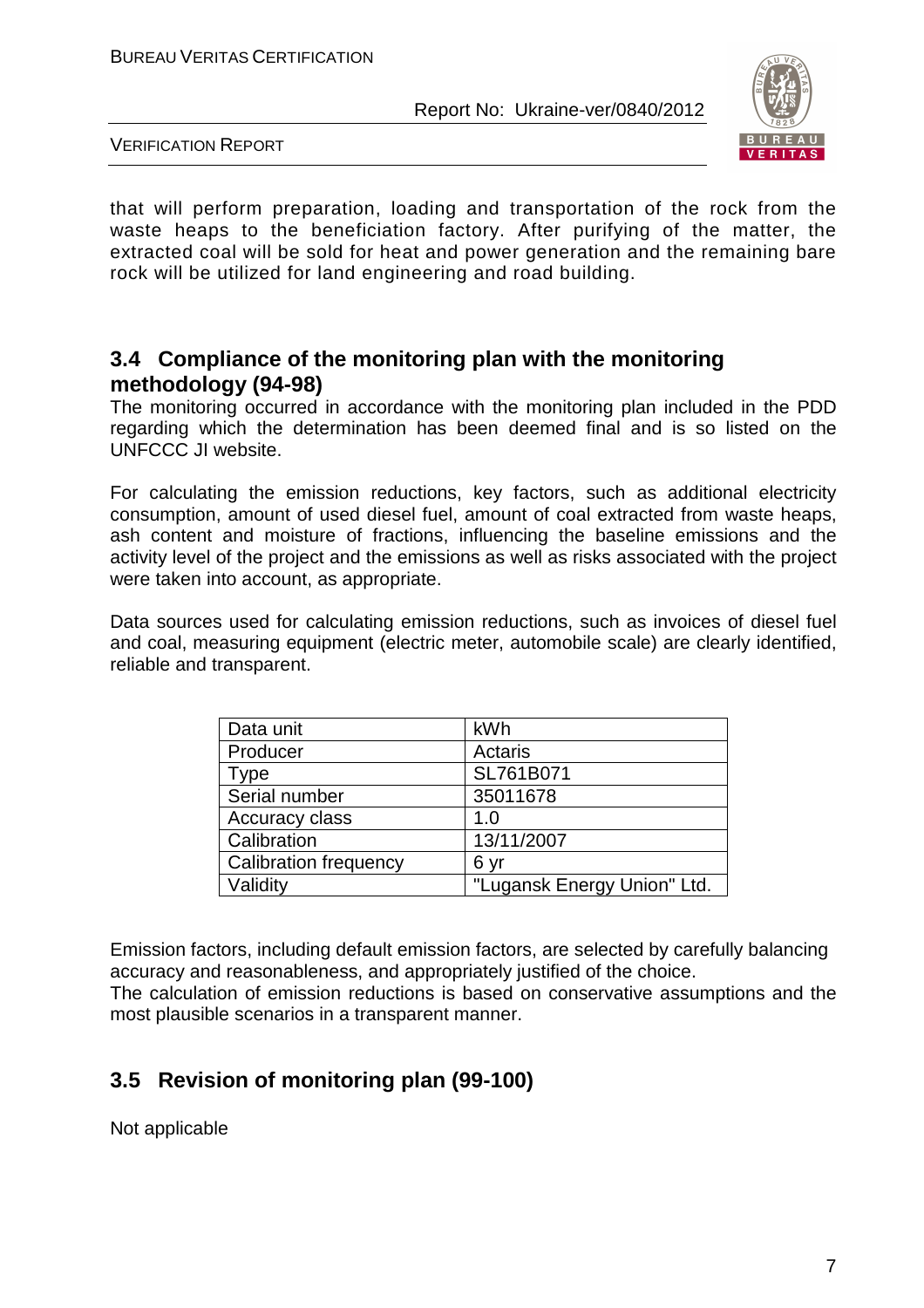

VERIFICATION REPORT

# **3.6 Data management (101)**

The data and their sources, provided in monitoring report, are clearly identified, reliable and transparent.

The implementation of data collection procedures is in accordance with the monitoring plan, including the quality control and quality assurance procedures. These procedures are mentioned in the section "References" of this report.

The function of the monitoring equipment, including its calibration status, is in order.

The evidence and records used for the monitoring are maintained in a traceable manner.

The data collection and management system for the project is in accordance with the monitoring plan:

The operational and management structure (as shown in below the figure) and the responsibilities of the principals are as follows. Ultimate responsibility for the project rests with the JI Project Manager.



The JI Project Manager is responsible for:

- Checking and signing off all project operational-related activities
- Appointing and liaising with the accredited independent entity (AIE)
- Identifying an audit team leader to be appointed by the Chief Engineer or a delegated authority
- Appointing a JI technical team to undertake the operational activities
- Organizing training and refresher courses
- Preparing and supervising a Health and Safety Plan for the JI technical team
- Supervising the work of the JI technical team
- Cross checking reported volumes and sales receipts

Internal Audit Department (Director)

The project owner - Small Private Commercial Production Company "SLAVUTICH" implement provisions of this monitoring plan into its organizational and quality management structure. For monitoring, collection, registration, visualization, archiving, reporting of the monitored data and periodical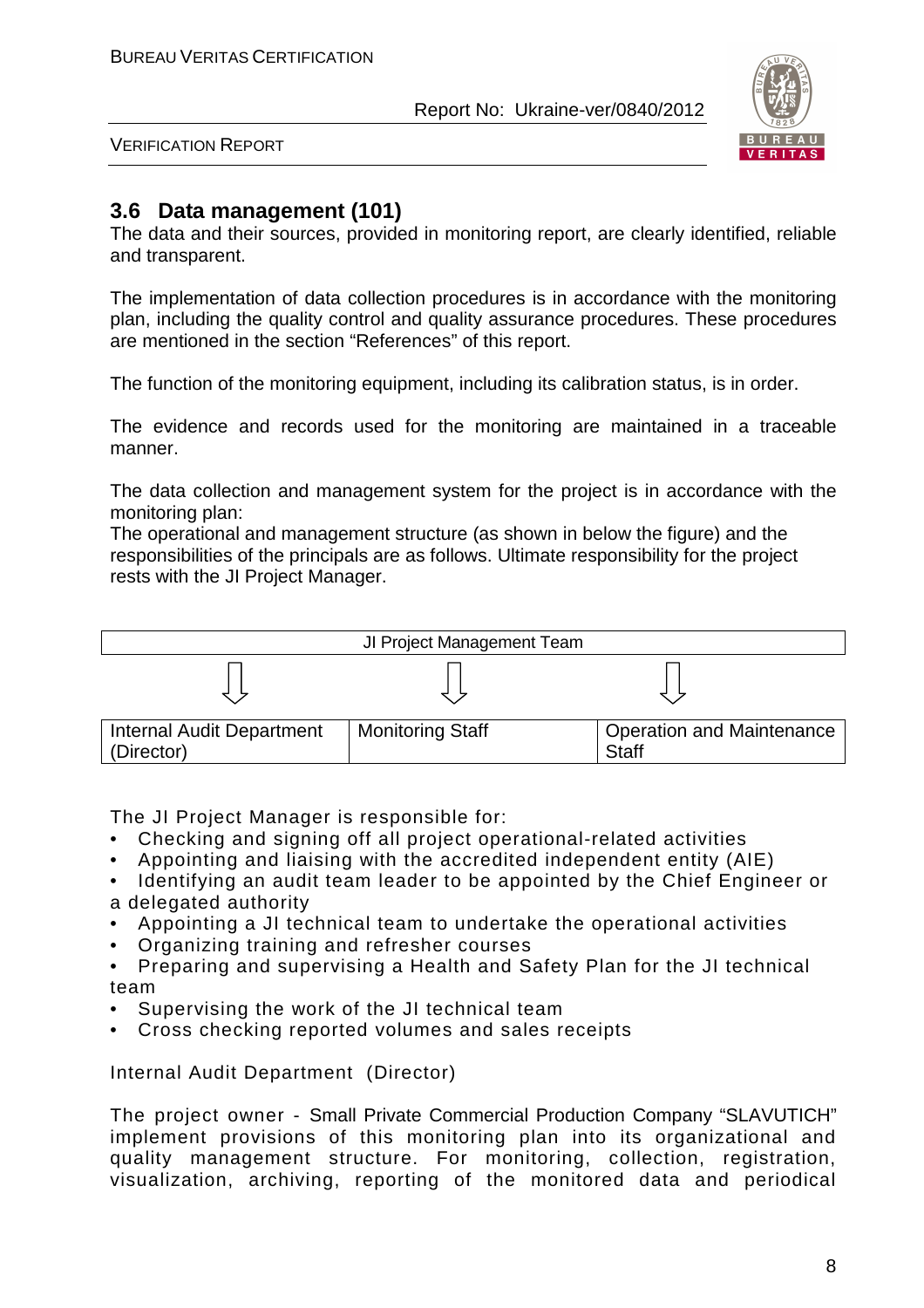

VERIFICATION REPORT

checking of the measurement devices the management team headed by the Director of the company is responsible.

The monitoring staff is responsible for:

• Monitoring and recording of the relevant parameters

The operation and maintenance staff are responsible for:

• Operation and maintenance of the project infrastructure

• Service and maintenance equipment is performed by technical personnel beneficiation plant.

# **3.7 Verification regarding programmes of activities (102-110)**

Not applicable

#### **4 VERIFICATION OPINION**

Bureau Veritas Certification has performed second periodic verification of the «Waste coal processing in Luhansk region of Ukraine with the Aim of Reducing Greenhouse Gases Emissions into the Atmosphere» Project in Ukraine, which applies JI specific approach. The verification was performed on the basis of UNFCCC criteria and host country criteria and also on the criteria given to provide for consistent project operations, monitoring and reporting.

The verification consisted of the following three phases: i) desk review of the monitoring report against the project design and the baseline and monitoring plan; ii) follow-up interviews with project stakeholders; iii) resolution of outstanding issues and the issuance of the final verification report and opinion.

The management of Private Commercial Production Company "SLAVUTICH" is responsible for the preparation of the GHG emissions data and the reported GHG emissions reductions of the project on the basis set out within the project Monitoring Plan indicated in the final PDD version. The development and maintenance of records and reporting procedures in accordance with that plan, including the calculation and determination of GHG emission reductions from the project, is the responsibility of the management of the project.

Bureau Veritas Certification verified the Project Monitoring Report version 02 for the reporting period as indicated below. Bureau Veritas Certification confirms that the project is implemented as planned and described in approved project design document. Installed equipment being essential for generating emission reduction runs reliably and is calibrated appropriately. The monitoring system is in place and the project is generating GHG emission reductions.

Bureau Veritas Certification can confirm that the GHG emission reduction is accurately calculated and is free of material errors, omissions, or misstatements. Our opinion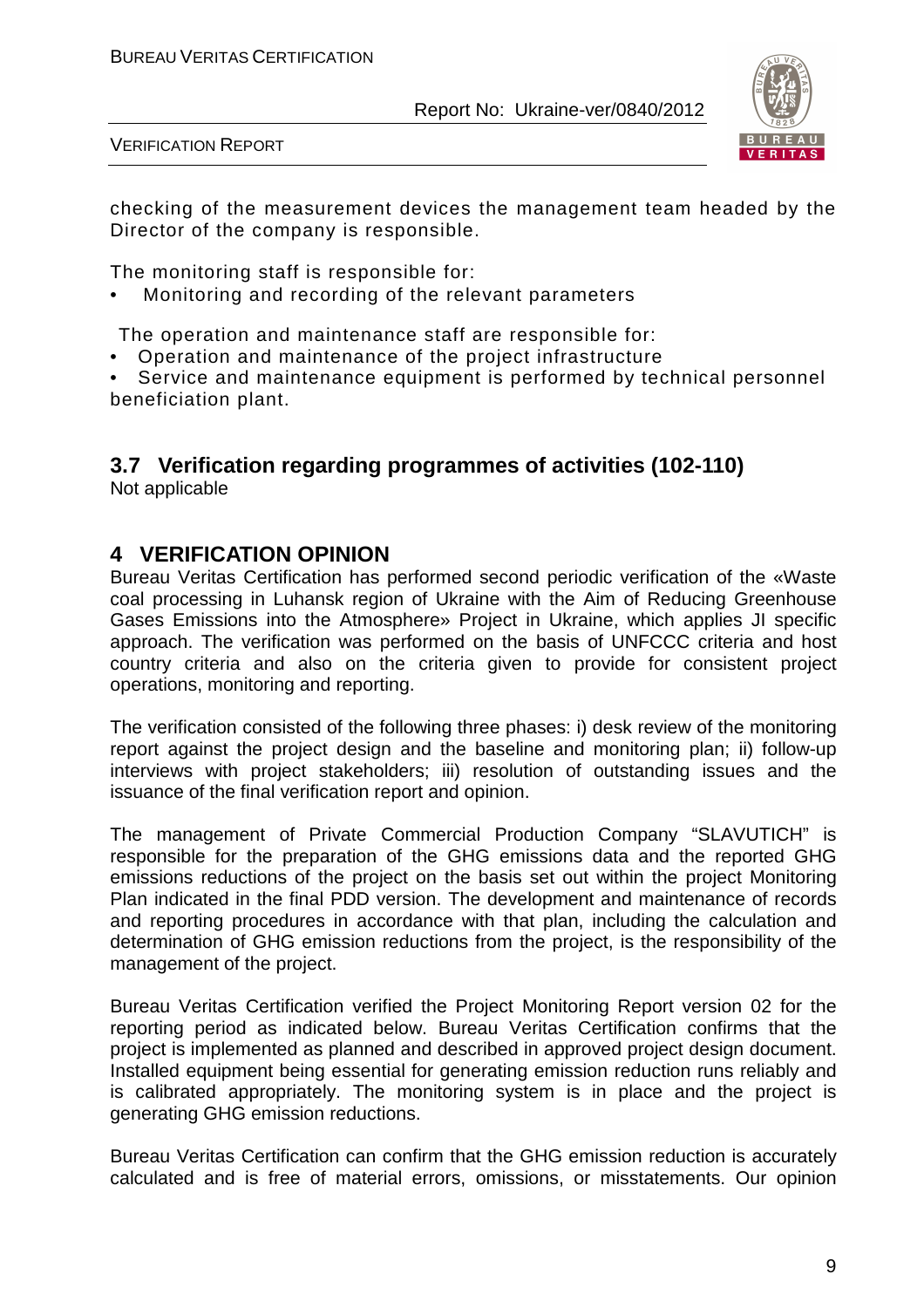

VERIFICATION REPORT

relates to the project's GHG emissions and resulting GHG emissions reductions reported and related to the approved project baseline and monitoring, and its associated documents. Based on the information we have seen and evaluated, we confirm, with a reasonable level of assurance, the following statement:

| Reporting period: From 01/07/2010 to 31/12/2010 |             |                           |  |  |  |
|-------------------------------------------------|-------------|---------------------------|--|--|--|
| <b>Baseline emissions</b>                       | :523275     | tonnes of CO2 equivalent. |  |  |  |
| Project emissions                               | : $1766$    | tonnes of CO2 equivalent. |  |  |  |
| Leakage                                         | $: -160793$ | tonnes of CO2 equivalent. |  |  |  |
| <b>Emission Reductions</b>                      | :682302     | tonnes of CO2 equivalent. |  |  |  |
| Reporting period: From 01/01/2011 to 31/12/2011 |             |                           |  |  |  |
| <b>Baseline emissions</b>                       | : 758974    | tonnes of CO2 equivalent. |  |  |  |
| Project emissions                               | : 2619      | tonnes of CO2 equivalent. |  |  |  |
| Leakage                                         | $: -228245$ | tonnes of CO2 equivalent. |  |  |  |
| <b>Emission Reductions</b>                      | : 984600    | tonnes of CO2 equivalent. |  |  |  |
| Reporting period: From 01/01/2011 to 31/10/2012 |             |                           |  |  |  |
| <b>Baseline emissions</b>                       | : 610274    | tonnes of CO2 equivalent. |  |  |  |
| <b>Project emissions</b>                        | : 2020      | tonnes of CO2 equivalent. |  |  |  |
| Leakage                                         | $: -190753$ | tonnes of CO2 equivalent. |  |  |  |
| <b>Emission Reductions</b>                      | :799007     | tonnes of CO2 equivalent. |  |  |  |

Total emission reduction: From 01/07/2010 to 31/10/2012

Emission Reductions : 2465909 tonnes of CO2 equivalent.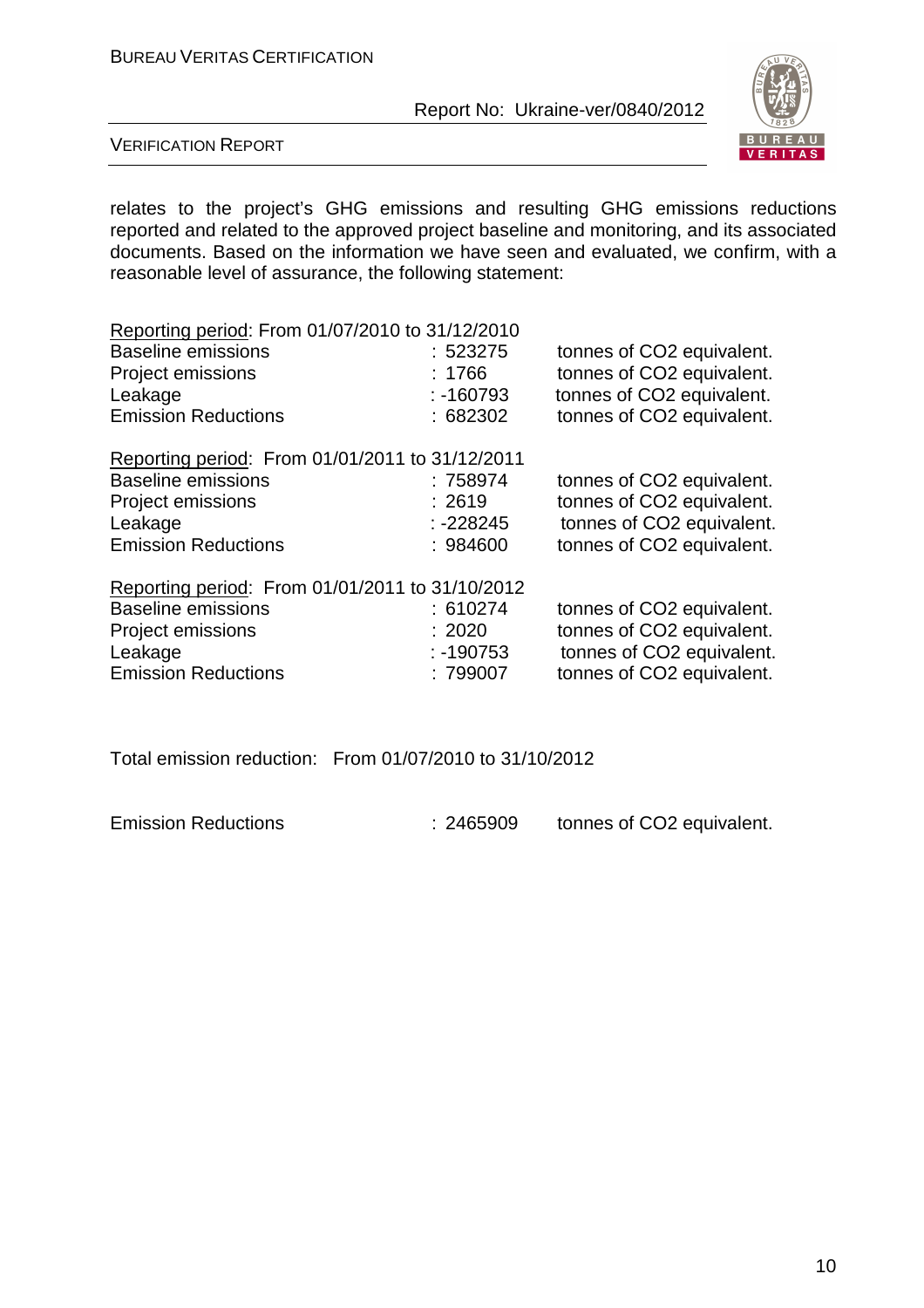

VERIFICATION REPORT

# **5 REFERENCES**

#### **Category 1 Documents:**

Documents provided by Carbon Marketing and Trading Ltd. and Small Private Commercial Production Company "SLAVUTICH" that relate directly to the GHG components of the project.

- /1/ Project Design Document «Waste coal processing in Luhansk region of Ukraine with the Aim of Reducing Greenhouse Gases Emissions into the Atmosphere»version 2.0 dated 23/10/2012
- /2/ Monitoring Report «Waste coal processing in Luhansk region of Ukraine with the Aim of Reducing Greenhouse Gases Emissions into the Atmosphere» version 01 dated 05/11/2012
- /3/ Monitoring Report «Waste coal processing in Luhansk region of Ukraine with the Aim of Reducing Greenhouse Gases Emissions into the Atmosphere» version 02 dated 19/12/2012
- /4/ Excel file "Calculation Slavutich 2 v1 mr010710-311012" version 01 dated 05/11/2012
- /5/ Excel file "Calculation\_Slavutich\_2\_v2\_mr010710-311012" version 02 dated 19/12/2012
- /6/ Letter of Approval # 2012JI54 issued by the NL Agency Ministry of Economic Affairs, Agriculture and Innovation dated 19/12/2012
- /7/ Letter of Approval # 3484/23/7 dated 15/11/2012, issued by State Environmental Investment Agency of Ukraine
- /8/ Determination and Verification Manual, version 01

#### **Category 2 Documents:**

Background documents related to the design and/or methodologies employed in the design or other reference documents.

- /1/ Document for consumed electricity for period of obligations (2008-2012)
- /2/ Detailed project design of the equipment
- /3/ The contract of sale and purchase № 157 dated 15.05.2006
- /4/ Consignation agreement dated 14.03.2008
- /5/ Acts of acceptance and transfer of coal, for May 2008
- /6/ Acts of acceptance and transfer of coal, for July 2009
- /7/ Acts of acceptance and transfer of coal, for September 2010
- /8/ Acts of acceptance and transfer of coal, for October 2011
- /9/ Acts of acceptance and transfer of coal, for June 2012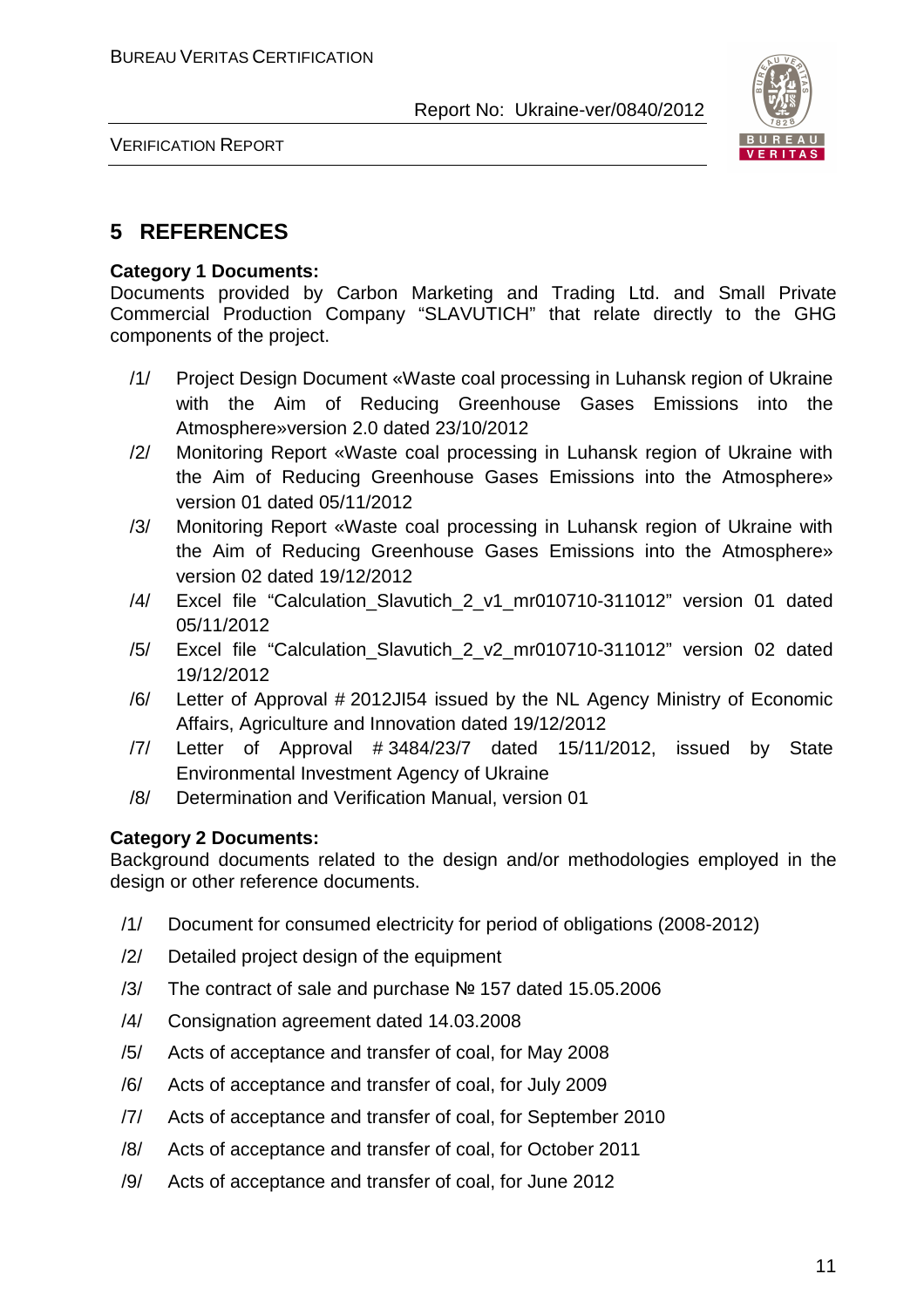

#### VERIFICATION REPORT

- /10/ Loading sheets, for April 2008
- /11/ Loading sheets, for April 2009
- /12/ Loading sheets, for April 2010
- /13/ Loading sheets, for April 2011
- /14/ Loading sheets, for April 2012
- /15/ Order № 14P to establish a working group for the implementation of the joint implementation project from 03.07.2012
- /16/ Contract delivery and installation of equipment number 19/06 of 19.06.2006
- /17/ Act number 22/11 commissioning of equipment for extraction and processing of coal slurry dated 22.11.2007
- /18/ Quality certificate on coal # 602
- /19/ Quality certificate on coal # 360
- /20/ Quality certificate on coal # 970
- /21/ Quality certificate on coal # 543
- /22/ Quality certificate on coal # 472
- /23/ Quality certificate on coal # 400
- /24/ Quality certificate on coal # 293
- /25/ Quality certificate on coal # 850
- /26/ Quality certificate on coal # 803
- /27/ Quality certificate on coal # 701
- /28/ Quality certificate on coal # 205
- /29/ Quality certificate on coal # 154
- /30/ Quality certificate on coal # 580
- /31/ Quality certificate on coal # 391
- /32/ Quality certificate on coal # 790
- /33/ Quality certificate on coal # 552
- /34/ Quality certificate on coal # 470
- /35/ Quality certificate on coal # 420
- /36/ Quality certificate on coal # 304
- /37/ Quality certificate on coal # 700
- /38/ Quality certificate on coal # 660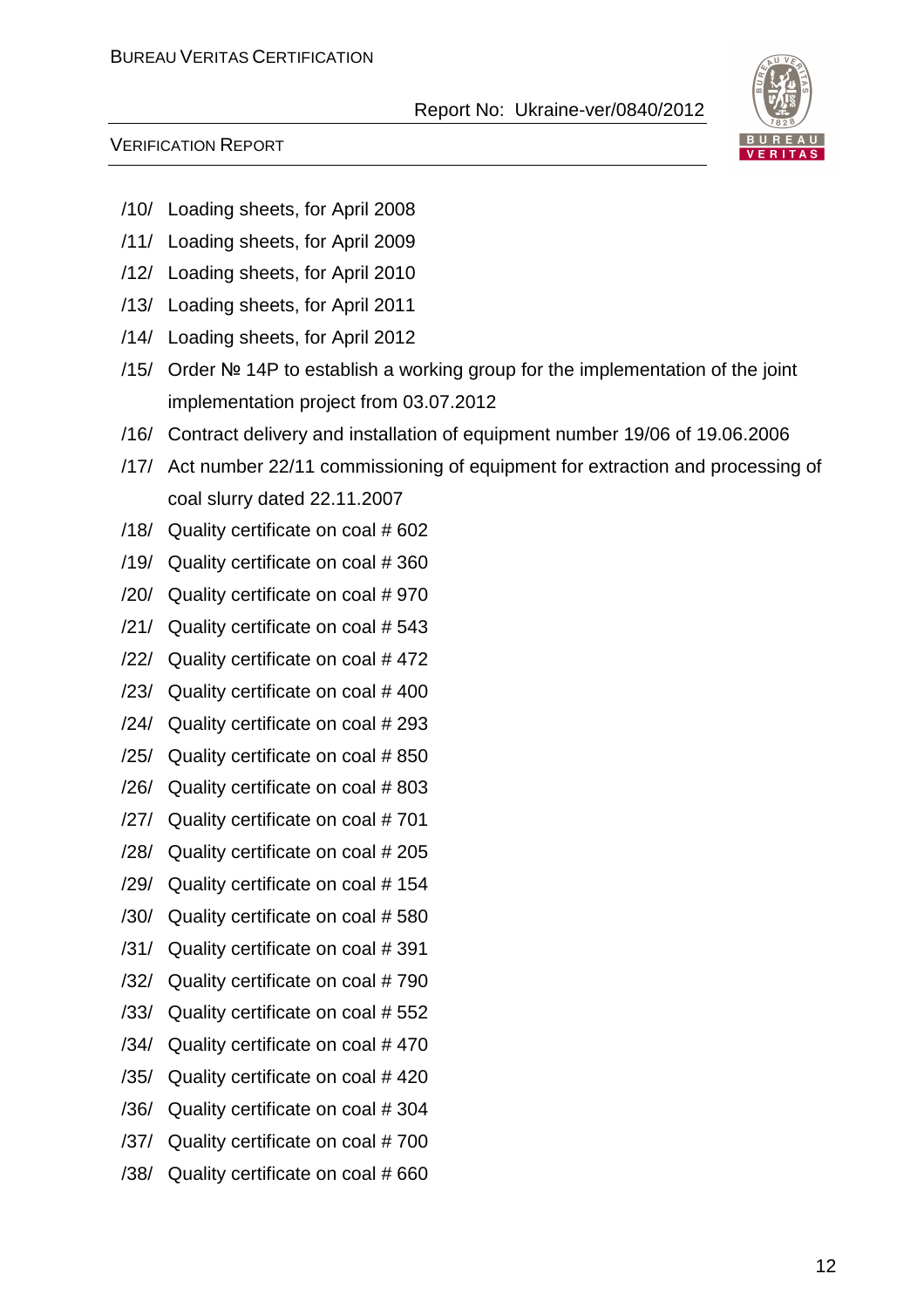# BURE AU. VERITAS

#### VERIFICATION REPORT

| /39/ | Quality certificate on coal # 615    |
|------|--------------------------------------|
| /40/ | Quality certificate on coal # 235    |
| /41/ | Quality certificate on coal #180     |
| /42/ | Quality certificate on coal # 690    |
| /43/ | Quality certificate on coal #450     |
| /44/ | Quality certificate on coal #925     |
| /45/ | Quality certificate on coal #604     |
| /46/ | Quality certificate on coal # 573    |
| /47/ | Quality certificate on coal # 500    |
| /48/ | Quality certificate on coal #395     |
| /49/ | Quality certificate on coal #903     |
| /50/ | Quality certificate on coal #812     |
| /51/ | Quality certificate on coal #705     |
| /52/ | Quality certificate on coal #310     |
| /53/ | Quality certificate on coal # 205    |
| /54/ | Quality certificate on coal #95      |
| /55/ | Quality certificate on coal #87      |
| /56/ | Quality certificate on coal #83      |
| /57/ | Quality certificate on coal # 812    |
| /58/ | Quality certificate on coal #404     |
| /59/ | Quality certificate on coal #701     |
| /60/ | Quality certificate on coal # 600    |
| /61/ | Quality certificate on coal #363     |
| /62/ | Quality certificate on coal #311     |
| /63/ | Quality certificate on coal # 865    |
| /64/ | Quality certificate on coal # 255    |
| /65/ | Quality certificate on coal # 220    |
| /66/ | Invoice on diesel for May 2008       |
| /67/ | Invoice on diesel for July 2009      |
| /68/ | Invoice on diesel for September 2010 |
| /69/ | Invoice on diesel for October 2011   |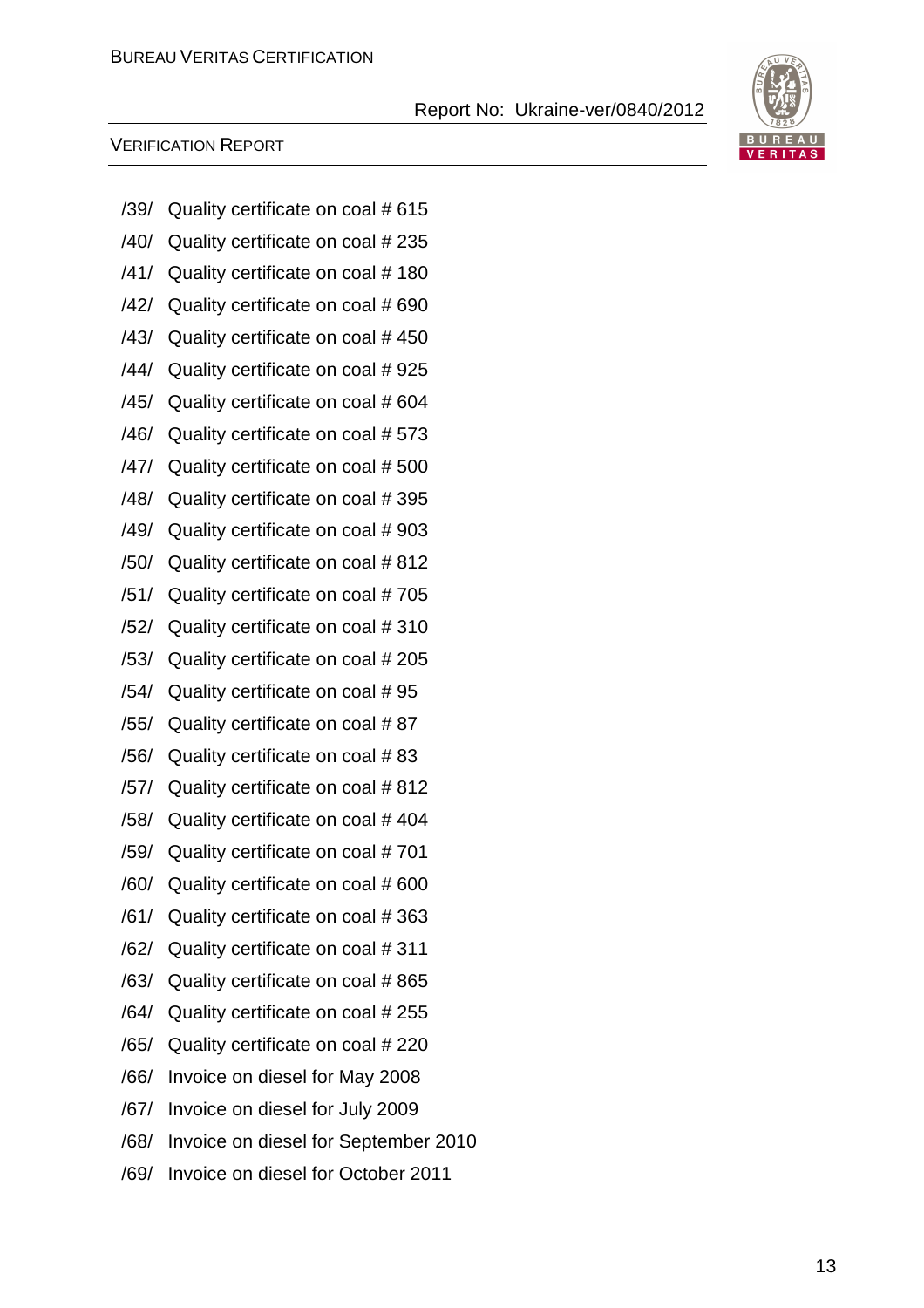#### VERIFICATION REPORT



- /70/ Invoice on diesel for June 2012
- /71/ Invoice on diesel for March 2008
- /72/ Invoice on diesel for April 2008
- /73/ Invoice on diesel for May 2008
- /74/ Invoice on diesel for June 2008
- /75/ Invoice on diesel for July 2008
- /76/ Invoice on diesel for August 2008
- /77/ Invoice on diesel for September 2008
- /78/ Invoice on diesel for October 2008
- /79/ Invoice on diesel for November 2008
- /80/ Invoice on diesel for December 2008
- /81/ Invoice on diesel for March 2009
- /82/ Invoice on diesel for April 2009
- /83/ Invoice on diesel for May 2009
- /84/ Invoice on diesel for June 2009
- /85/ Invoice on diesel for July 2009
- /86/ Invoice on diesel for August 2009
- /87/ Invoice on diesel for September 2009
- /88/ Invoice on diesel for October 2009
- /89/ Invoice on diesel for November 2009
- /90/ Invoice on diesel for December 2009
- /91/ Invoice on diesel for March 2010
- /92/ Invoice on diesel for April 2010
- /93/ Invoice on diesel for May 2010
- /94/ Invoice on diesel for June 2010
- /95/ Invoice on diesel for July 2010
- /96/ Invoice on diesel for August 2010
- /97/ Invoice on diesel for September 2010
- /98/ Invoice on diesel for October 2010
- /99/ Invoice on diesel for November 2010
- /100/ Invoice on diesel for December 2010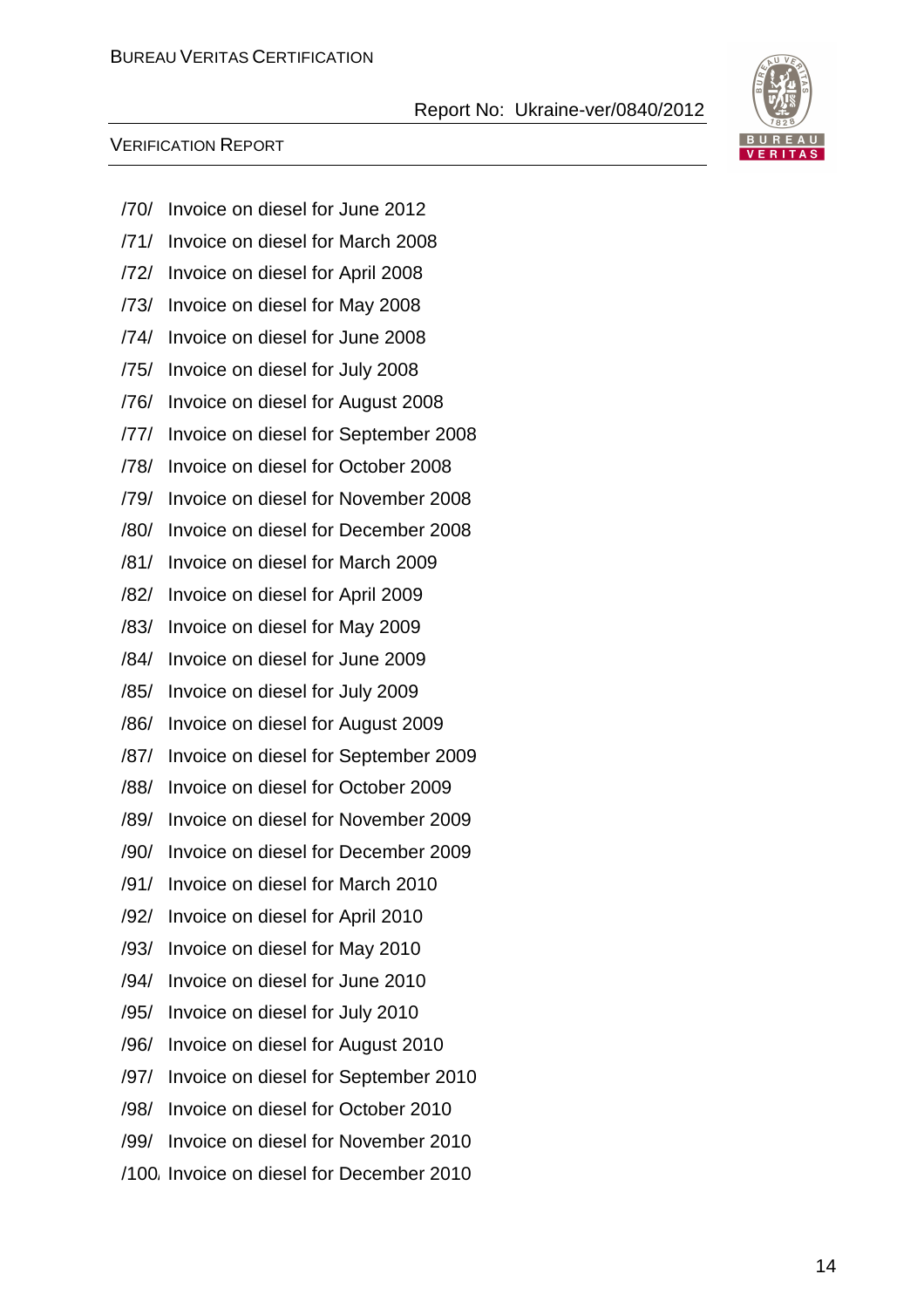#### VERIFICATION REPORT

- /101/ Invoice on diesel for March 2011
- /102/ Invoice on diesel for April 2011
- /103/ Invoice on diesel for May 2011
- /104/ Invoice on diesel for June 2011
- /105/ Invoice on diesel for July 2011
- /106/ Invoice on diesel for August 2011
- /107/ Invoice on diesel for September 2011
- /108/ Invoice on diesel for October 2011
- /109/ Invoice on diesel for November 2011
- /110/ Invoice on diesel for December 2011
- /111/ Invoice on diesel for April 2012
- /112/ Invoice on diesel for May 2012
- /113/ Invoice on diesel for June 2012
- /114/ Invoice on diesel for July 2012
- /115/ Invoice on diesel for August 2012
- /116/ Invoice on diesel for September 2012
- /117/ Invoice on diesel for October 2012

#### **Persons interviewed:**

List persons interviewed during the verification or persons that contributed with other information that are not included in the documents listed above.

- /1/ V. Kumonok director of Small Private Commercial Production Company "SLAVUTICH"
- /2/ V. Holodnik Head of production department
- /3/ V. Kornuhov cheef engineer of Small Private Commercial Production Company "SLAVUTICH"
- /4/ Tahir Musayev representative of the project Developer СARBON MARKETING AND TRADING LTD
- /5/ Valentina Bubenok representative of the project Developer СARBON MARKETING AND TRADING LTD

Please do *not* delete the Bookmark named "numPages" on this last page in the report.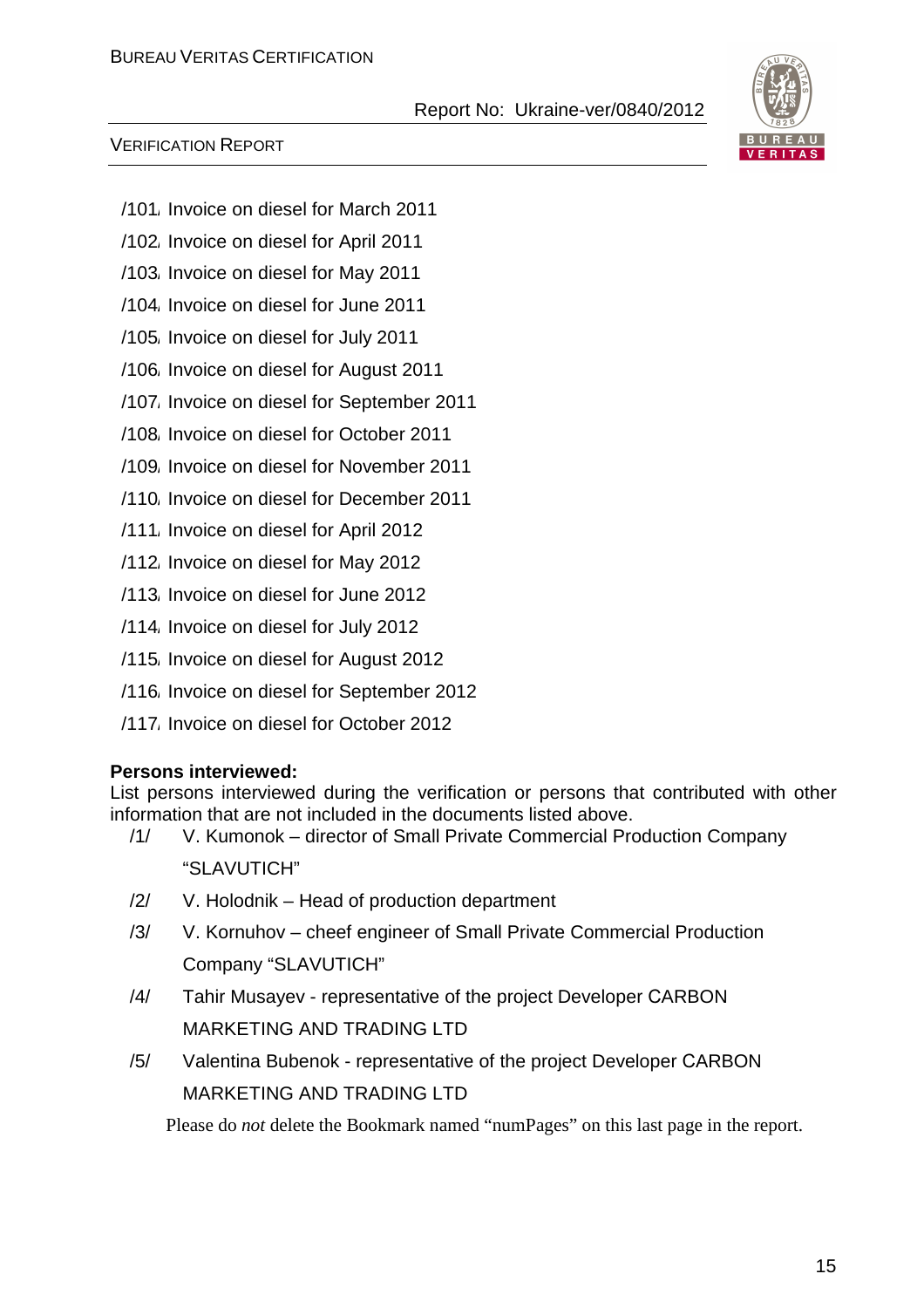

#### VERIFICATION REPORT

# APPENDIX A: VERIFICATION PROTOCOL

#### **BUREAU VERITAS CERTIFICATION HOLDING SAS**

#### **VERIFICATION PROTOCOL**

#### **Check list for verification, according to the JOINT IMPLEMENTATION DETERMINATION AND VERIFICATION MANUAL (Version 01)**

| <b>DVM</b><br><b>Paragra</b> | <b>Check Item</b>                            | <b>Initial finding</b>                                                                       | <b>Draft</b><br><b>Conclusio</b> | <b>Final</b><br><b>Conclusio</b> |
|------------------------------|----------------------------------------------|----------------------------------------------------------------------------------------------|----------------------------------|----------------------------------|
| ph                           |                                              |                                                                                              | $\mathsf{n}$                     | $\mathsf{n}$                     |
|                              | <b>Project approvals by Parties involved</b> |                                                                                              |                                  |                                  |
| 90                           | Has the DFPs of at least one Party           | CAR01                                                                                        | CAR01                            | OK                               |
|                              | involved, other than the host Party,         | Please provide LoA from<br>the Netherland                                                    | CAR <sub>02</sub>                |                                  |
|                              | issued a written project approval when       | <b>Designated Focal Point.</b>                                                               |                                  |                                  |
|                              | submitting the first verification report to  |                                                                                              |                                  |                                  |
|                              | the secretariat for publication in           | CAR <sub>02</sub>                                                                            |                                  |                                  |
|                              | accordance with paragraph 38 of the JI       | Please provide LoA from the Ukrainian Designated                                             |                                  |                                  |
|                              | guidelines, at the latest?                   | Focal Point.                                                                                 |                                  |                                  |
| 91                           | Are all the written project approvals by     | Yes, all the written projects approvals by Parties                                           | <b>OK</b>                        | <b>OK</b>                        |
|                              | Parties involved unconditional?              | involved are unconditional.                                                                  |                                  |                                  |
|                              | <b>Project implementation</b>                |                                                                                              |                                  |                                  |
| 92                           | Has the project been implemented in          | Yes, the project has been<br>implemented in                                                  | <b>OK</b>                        | <b>OK</b>                        |
|                              | accordance with the PDD regarding            | accordance with the PDD regarding which the                                                  |                                  |                                  |
|                              | which the determination has been             | determination has been deemed final and is so                                                |                                  |                                  |
|                              | deemed final and is so listed on the         | listed on the UNFCCC JI website.                                                             |                                  |                                  |
|                              | UNFCCC JI website?                           |                                                                                              |                                  |                                  |
| 93                           |                                              | What is the status of operation of the   Project has been in operation during all monitoring | <b>OK</b>                        | <b>OK</b>                        |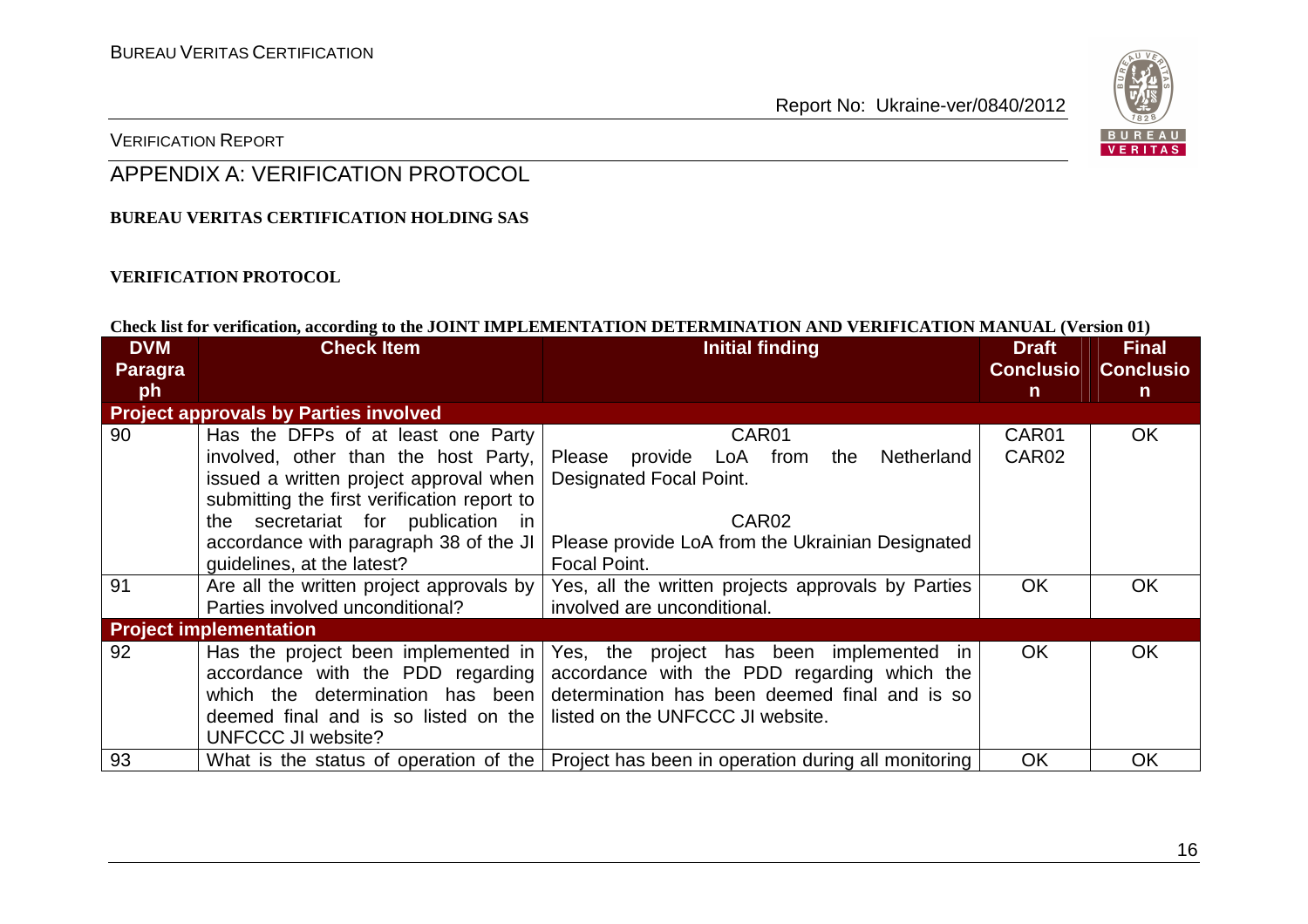

| <b>VERIFICATION REPORT</b>         |                                                                                                                                                                                                                                                                                                                                                                         |                                                                                                                                                                                                                                                                                                    |                                                  | <b>BUREAU</b><br>VERITAS              |
|------------------------------------|-------------------------------------------------------------------------------------------------------------------------------------------------------------------------------------------------------------------------------------------------------------------------------------------------------------------------------------------------------------------------|----------------------------------------------------------------------------------------------------------------------------------------------------------------------------------------------------------------------------------------------------------------------------------------------------|--------------------------------------------------|---------------------------------------|
| <b>DVM</b><br><b>Paragra</b><br>ph | <b>Check Item</b>                                                                                                                                                                                                                                                                                                                                                       | <b>Initial finding</b>                                                                                                                                                                                                                                                                             | <b>Draft</b><br><b>Conclusio</b><br>$\mathsf{n}$ | <b>Final</b><br><b>Conclusio</b><br>n |
|                                    | project during the monitoring period?                                                                                                                                                                                                                                                                                                                                   | period.                                                                                                                                                                                                                                                                                            |                                                  |                                       |
|                                    | <b>Compliance with monitoring plan</b>                                                                                                                                                                                                                                                                                                                                  |                                                                                                                                                                                                                                                                                                    |                                                  |                                       |
| 94                                 | Did the monitoring occur in accordance<br>with the monitoring plan included in the<br>PDD regarding which the determination<br>has been deemed final and is so listed<br>on the UNFCCC JI website?                                                                                                                                                                      | Yes, the monitoring occurred in accordance with<br>the monitoring plan included in the PDD regarding<br>which the determination has been deemed final<br>and so is listed on the UNFCCC JI website.                                                                                                | <b>OK</b>                                        | <b>OK</b>                             |
| 95(a)                              | For calculating the emission reductions<br>or enhancements of net removals, were<br>key factors, e.g. those listed in 23 (b)<br>(i)-(vii) above, influencing the baseline<br>emissions or net removals and the<br>activity level of the project and the<br>emissions or removals as well as risks<br>associated with the project taken into<br>account, as appropriate? | For calculating the emission reduction key factors<br>were taken into account as appropriate.                                                                                                                                                                                                      | <b>OK</b>                                        | <b>OK</b>                             |
| 95(b)                              | Are data sources used for calculating<br>emission reductions or enhancements<br>of net removals clearly identified,<br>reliable and transparent?                                                                                                                                                                                                                        | CAR <sub>03</sub><br>In determined PDD there are references from NIR<br>1990-2010 only. Meanwhile both MR and excel<br>calculation spreadsheet contain references from<br>NIR 1990-2009. Please use latest version.<br>CAR04<br>Please provide<br>invoices on diesel for the<br>monitoring period. | CAR03<br>CAR04<br>CAR05<br>CAR06                 | <b>OK</b>                             |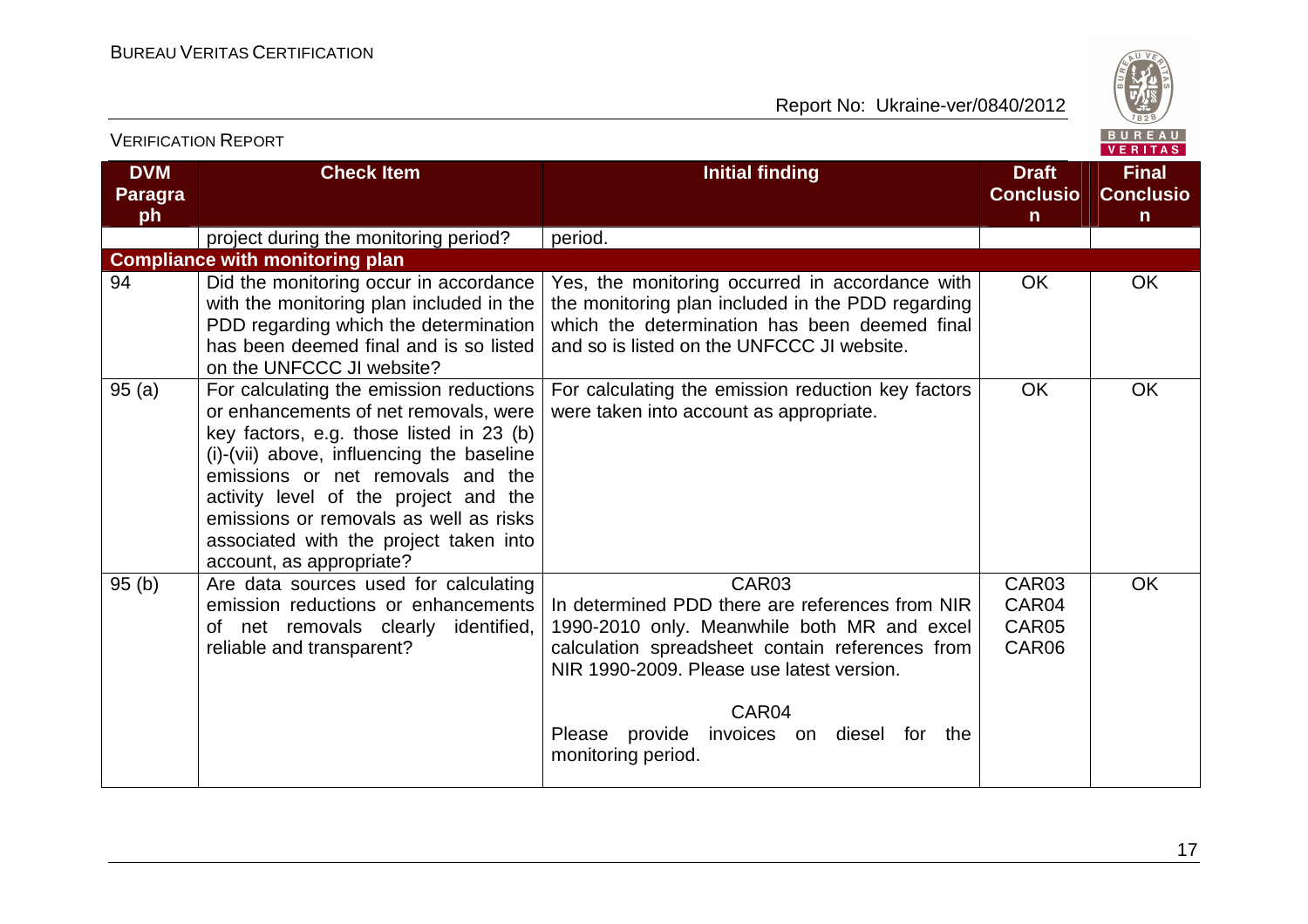

|                                    | <b>VERIFICATION REPORT</b>                                                                                                                                                                                                                                  |                                                                                                                                                                                                                                                                                                                    |                                                  | BUREAU<br><b>VERITAS</b>                         |
|------------------------------------|-------------------------------------------------------------------------------------------------------------------------------------------------------------------------------------------------------------------------------------------------------------|--------------------------------------------------------------------------------------------------------------------------------------------------------------------------------------------------------------------------------------------------------------------------------------------------------------------|--------------------------------------------------|--------------------------------------------------|
| <b>DVM</b><br><b>Paragra</b><br>ph | <b>Check Item</b>                                                                                                                                                                                                                                           | <b>Initial finding</b>                                                                                                                                                                                                                                                                                             | <b>Draft</b><br><b>Conclusio</b><br>$\mathsf{n}$ | <b>Final</b><br><b>Conclusio</b><br>$\mathsf{n}$ |
| 95(c)                              | Are emission factors, including default                                                                                                                                                                                                                     | CAR05<br>Average emission reductions provided in excel file<br>should be estimated within monitoring period<br>stated in the MR. Please make appropriate<br>corrections.<br>CAR06<br>Total emission reductions should be in line with<br>those stated in MR.<br>CEF for the electricity from the grid by consumers | <b>OK</b>                                        | <b>OK</b>                                        |
|                                    | emission factors, if used for calculating<br>the<br>emission<br>reductions<br><b>or</b><br>enhancements<br>of<br>removals.<br>net<br>balancing<br>selected<br>carefully<br>by<br>accuracy and reasonableness, and<br>appropriately justified of the choice? | of electricity, mined coal and diesel are CEF used<br>in this project. They are selected by carefully<br>balancing accuracy and reasonableness, and<br>appropriately justified of the choice.                                                                                                                      |                                                  |                                                  |
| 95(d)                              | the<br>calculation<br>ls.<br>0f<br>emission<br>reductions or enhancements of net<br>removals<br>based<br>conservative<br><b>on</b><br>assumptions and the most plausible<br>scenarios in a transparent manner?                                              | Yes, the calculation of emission reductions is<br>based on conservative assumptions and the most<br>plausible scenarios in a transparent manner.                                                                                                                                                                   | <b>OK</b>                                        | <b>OK</b>                                        |
| 96                                 | <b>Applicable to JI SSC projects only</b><br>Is the relevant threshold to be classified<br>as JI SSC project not exceeded during<br>the monitoring period on an annual                                                                                      | <b>N\A</b>                                                                                                                                                                                                                                                                                                         | <b>N\A</b>                                       | <b>N\A</b>                                       |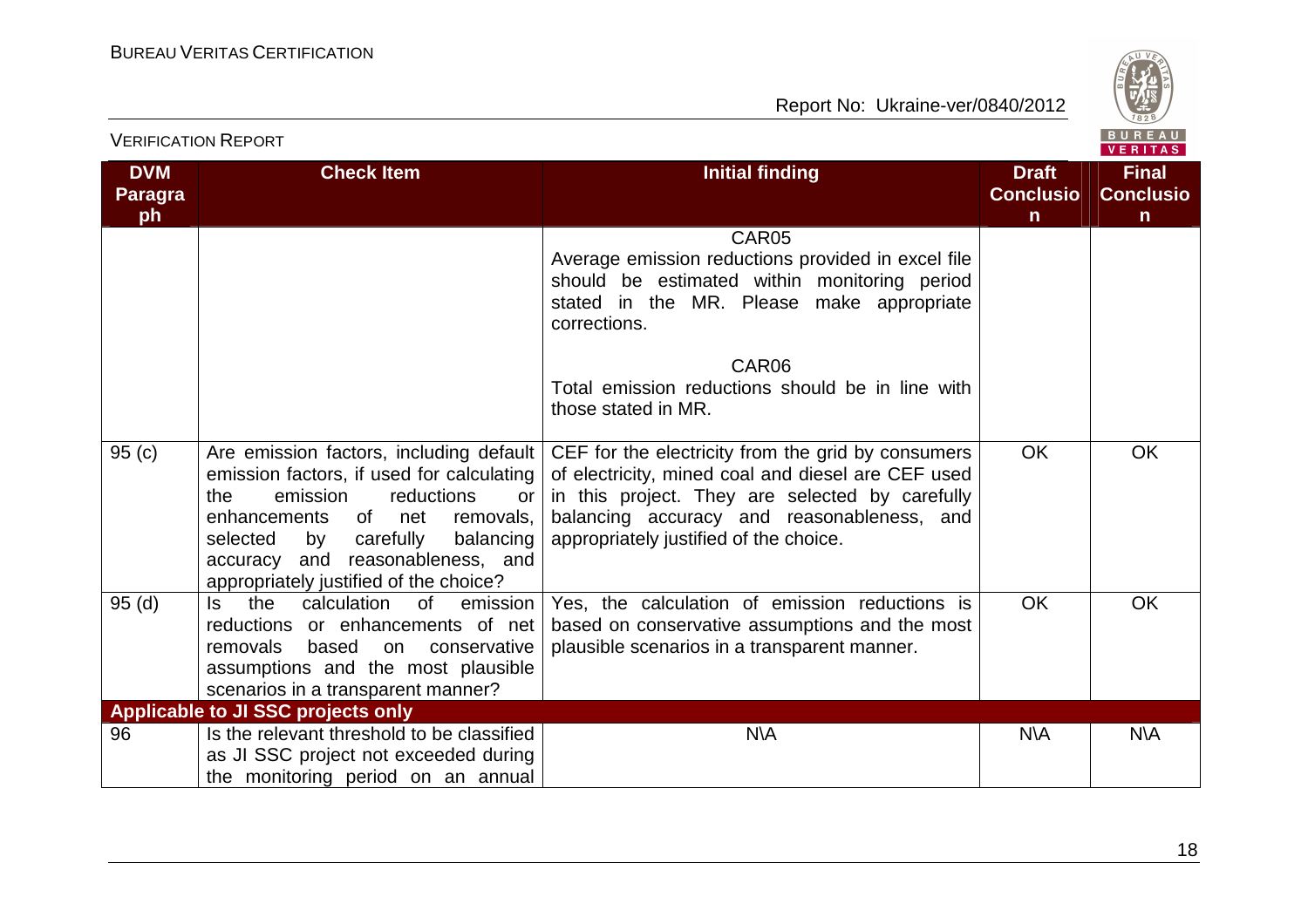

|                                    | <b>VERIFICATION REPORT</b>                                                                                                                                                                                                                                                                                                                    |                        |                                                  | <b>BUREAU</b><br><b>VERITAS</b>                  |
|------------------------------------|-----------------------------------------------------------------------------------------------------------------------------------------------------------------------------------------------------------------------------------------------------------------------------------------------------------------------------------------------|------------------------|--------------------------------------------------|--------------------------------------------------|
| <b>DVM</b><br><b>Paragra</b><br>ph | <b>Check Item</b>                                                                                                                                                                                                                                                                                                                             | <b>Initial finding</b> | <b>Draft</b><br><b>Conclusio</b><br>$\mathsf{n}$ | <b>Final</b><br><b>Conclusio</b><br>$\mathsf{n}$ |
|                                    | average basis?<br>If the threshold is exceeded, is the<br>maximum emission reduction level<br>estimated in the PDD for the JI SSC<br>project or the bundle for the monitoring<br>period determined?                                                                                                                                           |                        |                                                  |                                                  |
|                                    | Applicable to bundled JI SSC projects only                                                                                                                                                                                                                                                                                                    |                        |                                                  |                                                  |
| 97(a)                              | Has the composition of the bundle not<br>changed from that is stated in F-JI-<br><b>SSCBUNDLE?</b>                                                                                                                                                                                                                                            | <b>N\A</b>             | N\A                                              | <b>N\A</b>                                       |
| 97(b)                              | If the determination was conducted on<br>the basis of an overall monitoring plan,<br>have the project participants submitted<br>a common monitoring report?                                                                                                                                                                                   | N\A                    | N\A                                              | <b>N\A</b>                                       |
| 98                                 | If the monitoring is based on a<br>monitoring plan that provides for<br>overlapping monitoring periods, are the<br>monitoring periods per component of<br>the project clearly specified in the<br>monitoring report?<br>Do the monitoring periods not overlap<br>with those for which verifications were<br>already deemed final in the past? | <b>N\A</b>             | $N\setminus A$                                   | <b>N\A</b>                                       |
|                                    | <b>Revision of monitoring plan</b>                                                                                                                                                                                                                                                                                                            |                        |                                                  |                                                  |
|                                    | Applicable only if monitoring plan is revised by project participant                                                                                                                                                                                                                                                                          |                        |                                                  |                                                  |
| 99(a)                              | Did the project participants provide an                                                                                                                                                                                                                                                                                                       | <b>N\A</b>             | N\A                                              | N\A                                              |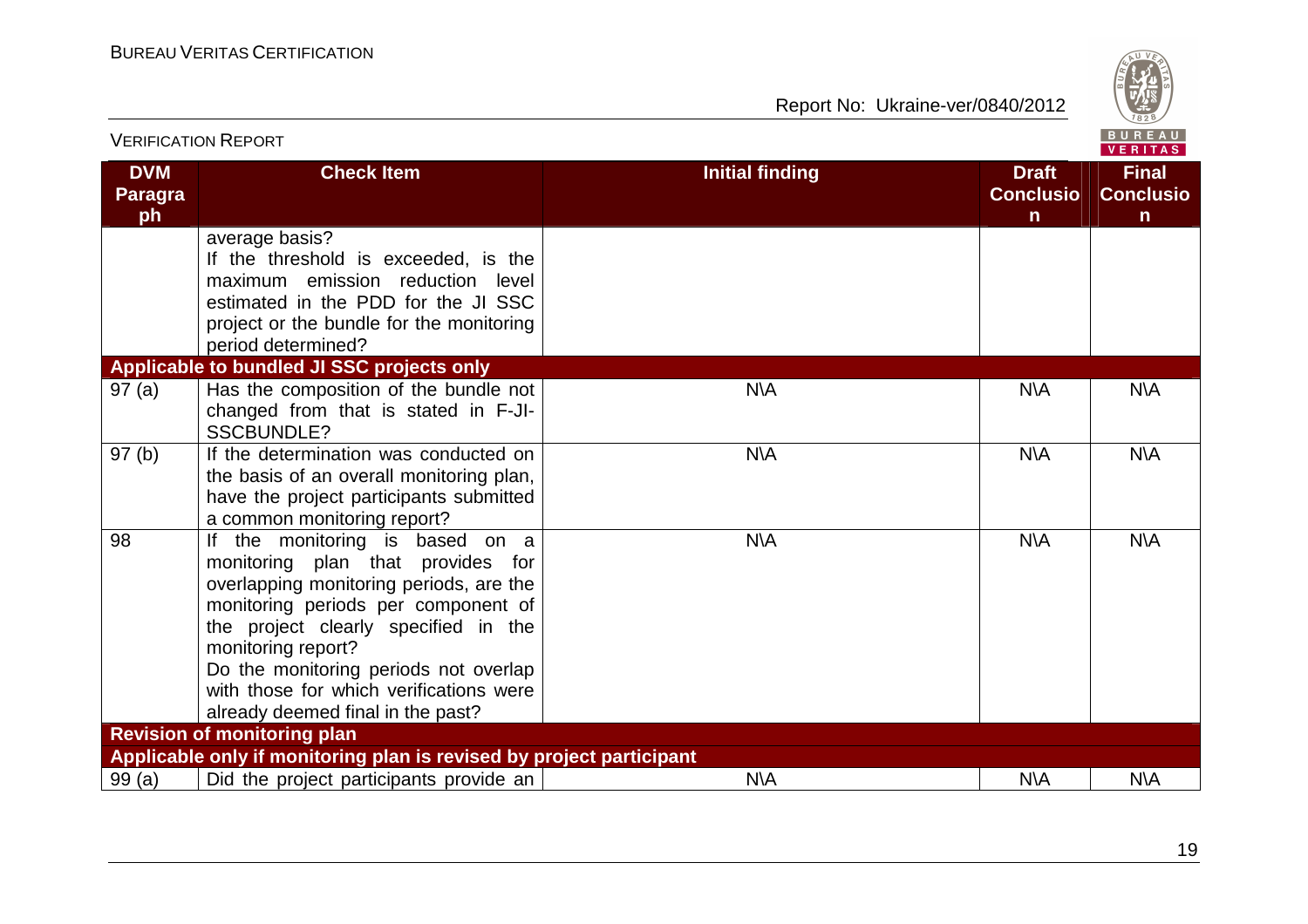

| <b>VERIFICATION REPORT</b>         |                                                                                                                                                                                                                                                                                              |                                                                                                                                                                           |                                                  | BUREAU<br><b>VERITAS</b>                         |
|------------------------------------|----------------------------------------------------------------------------------------------------------------------------------------------------------------------------------------------------------------------------------------------------------------------------------------------|---------------------------------------------------------------------------------------------------------------------------------------------------------------------------|--------------------------------------------------|--------------------------------------------------|
| <b>DVM</b><br><b>Paragra</b><br>ph | <b>Check Item</b>                                                                                                                                                                                                                                                                            | <b>Initial finding</b>                                                                                                                                                    | <b>Draft</b><br><b>Conclusio</b><br>$\mathsf{n}$ | <b>Final</b><br><b>Conclusio</b><br>$\mathsf{n}$ |
|                                    | justification<br>the<br>appropriate<br>for<br>proposed revision?                                                                                                                                                                                                                             |                                                                                                                                                                           |                                                  |                                                  |
| 99(b)                              | Does the proposed revision improve<br>the accuracy and/or applicability of<br>information collected compared to the<br>original<br>monitoring<br>plan<br>without<br>changing conformity with the relevant<br>rules<br>regulations<br>for<br>and<br>the<br>establishment of monitoring plans? | N\A                                                                                                                                                                       | N\A                                              | N\A                                              |
| <b>Data management</b>             |                                                                                                                                                                                                                                                                                              |                                                                                                                                                                           |                                                  |                                                  |
| 101(a)                             | Is the implementation of data collection  <br>procedures in accordance with the<br>monitoring plan, including the quality<br>control<br>and<br>quality<br>assurance<br>procedures?                                                                                                           | Yes, the implementation of data collection<br>procedures is in accordance with the monitoring<br>plan, including the quality control and quality<br>assurance procedures. | <b>OK</b>                                        | <b>OK</b>                                        |
| 101(b)                             | Is the function of the monitoring<br>its calibration<br>equipment, including<br>status, in order?                                                                                                                                                                                            | Yes, the function of the monitoring equipment,<br>including its calibration status, is in order.                                                                          | <b>OK</b>                                        | OK                                               |
| 101(c)                             | Are the evidence and records used for  <br>monitoring<br>the<br>maintained<br>in a<br>traceable manner?                                                                                                                                                                                      | Yes, the evidence and records used for the<br>monitoring are maintained in a traceable manner.                                                                            | OK                                               | OK                                               |
| $101$ (d)                          | Is the data collection and management  <br>system for the project in accordance<br>with the monitoring plan?                                                                                                                                                                                 | Yes, the data collection and management system<br>for the project is in accordance with the monitoring<br>plan.                                                           | <b>OK</b>                                        | <b>OK</b>                                        |
|                                    | Verification regarding programmes of activities (additional elements for assessment)                                                                                                                                                                                                         |                                                                                                                                                                           |                                                  |                                                  |
| 102                                | Is any JPA that has not been added to                                                                                                                                                                                                                                                        | <b>N\A</b>                                                                                                                                                                | <b>N\A</b>                                       | <b>N\A</b>                                       |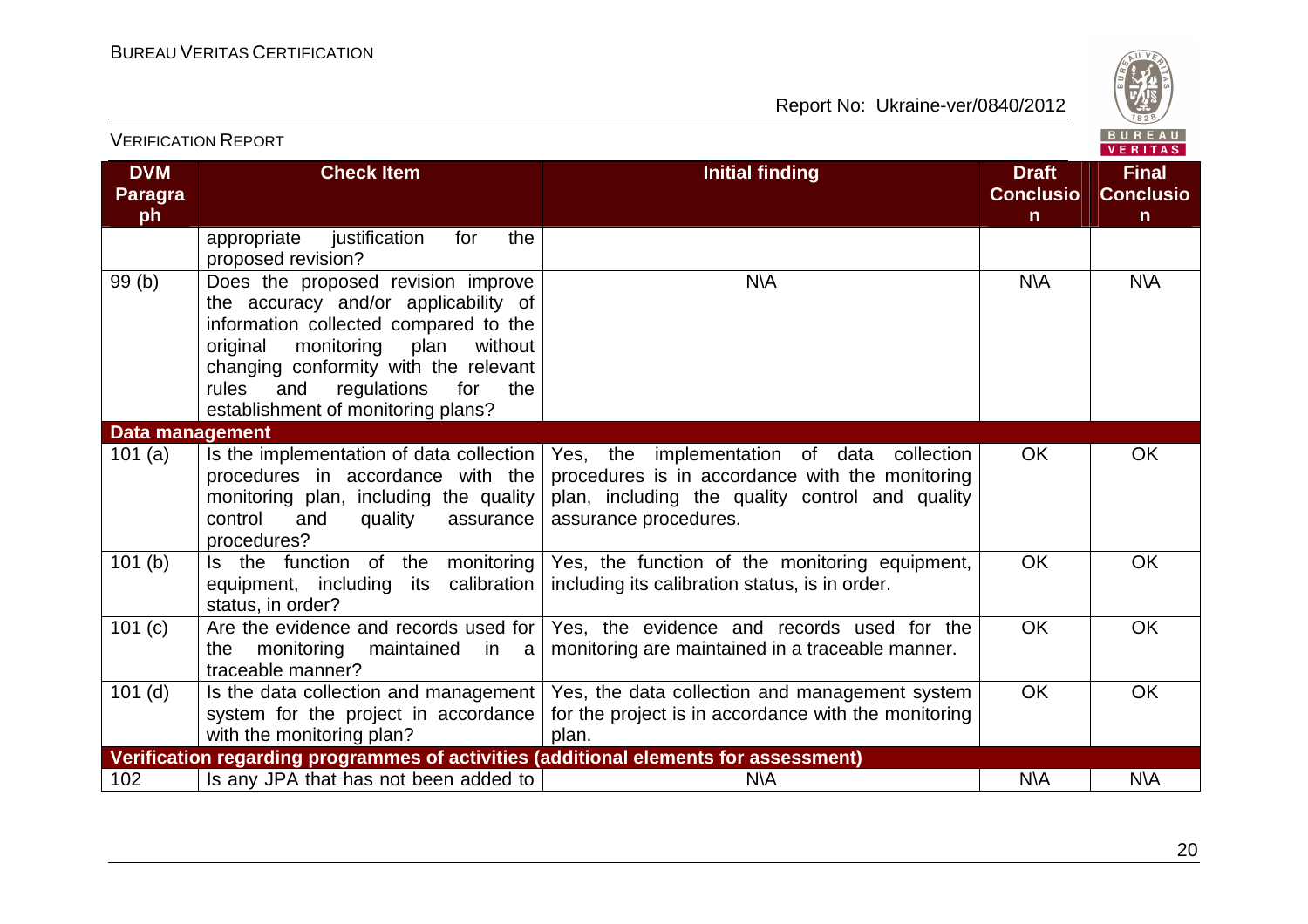

| <b>VERIFICATION REPORT</b>         |                                                                                                                                                                                                                                                                                                                                                                                                        |                        |                                                  | <b>BUREAU</b><br>VERITAS                         |
|------------------------------------|--------------------------------------------------------------------------------------------------------------------------------------------------------------------------------------------------------------------------------------------------------------------------------------------------------------------------------------------------------------------------------------------------------|------------------------|--------------------------------------------------|--------------------------------------------------|
| <b>DVM</b><br><b>Paragra</b><br>ph | <b>Check Item</b>                                                                                                                                                                                                                                                                                                                                                                                      | <b>Initial finding</b> | <b>Draft</b><br><b>Conclusio</b><br>$\mathsf{n}$ | <b>Final</b><br><b>Conclusio</b><br>$\mathsf{n}$ |
|                                    | the JI PoA not verified?                                                                                                                                                                                                                                                                                                                                                                               |                        |                                                  |                                                  |
| 103                                | Is the verification based on the<br>monitoring reports of all JPAs to be<br>verified?                                                                                                                                                                                                                                                                                                                  | N\A                    | N\A                                              | N\A                                              |
| 103                                | Does the verification ensure<br>the<br>accuracy and conservativeness of the<br>emission reductions or enhancements<br>of removals generated by each JPA?                                                                                                                                                                                                                                               | <b>N\A</b>             | <b>N\A</b>                                       | <b>N\A</b>                                       |
| 104                                | Does the monitoring period not overlap<br>with previous monitoring periods?                                                                                                                                                                                                                                                                                                                            | <b>N\A</b>             | <b>N\A</b>                                       | <b>N\A</b>                                       |
| 105                                | If the AIE learns of an erroneously<br>included JPA, has the AIE informed the<br>JISC of its findings in writing?                                                                                                                                                                                                                                                                                      | <b>N\A</b>             | <b>N\A</b>                                       | <b>N\A</b>                                       |
|                                    | Applicable to sample-based approach only                                                                                                                                                                                                                                                                                                                                                               |                        |                                                  |                                                  |
| 106                                | Does the sampling plan prepared by<br>the AIE:<br>(a) Describe its sample selection,<br>taking into<br>account that:<br>(i) For each verification that uses a<br>sample-based approach, the sample<br>shall<br>be<br>selection<br>sufficiently<br>representative of the JPAs in the JI<br>PoA such extrapolation to all JPAs<br>identified for that verification is<br>reasonable, taking into account | <b>N\A</b>             | <b>N\A</b>                                       | <b>N\A</b>                                       |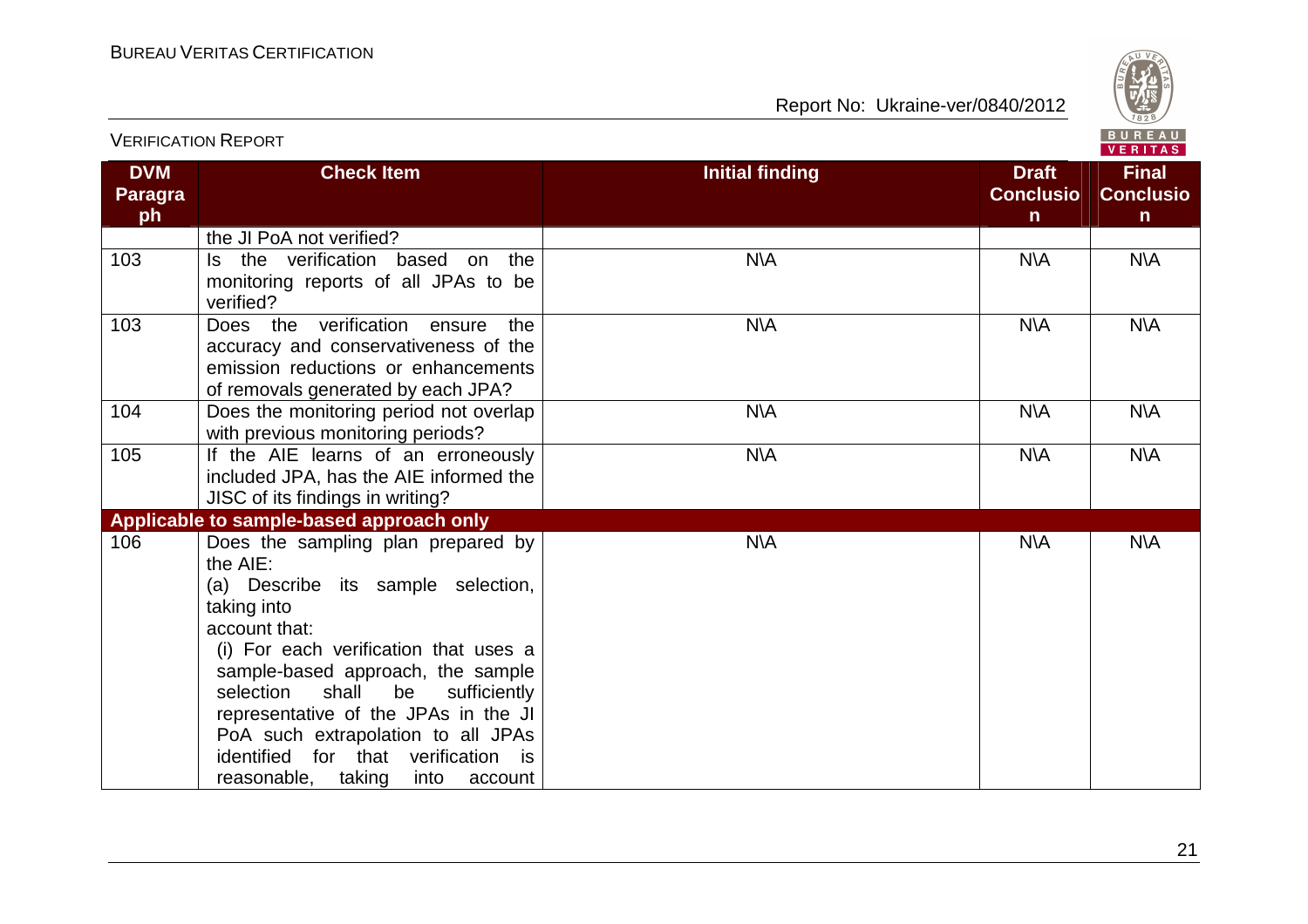

| <b>VERIFICATION REPORT</b>         |                                                                                                                                                                                                                                                                                                                                                                                                                                                                                                                               |                                                                            |                                       |
|------------------------------------|-------------------------------------------------------------------------------------------------------------------------------------------------------------------------------------------------------------------------------------------------------------------------------------------------------------------------------------------------------------------------------------------------------------------------------------------------------------------------------------------------------------------------------|----------------------------------------------------------------------------|---------------------------------------|
| <b>DVM</b><br><b>Paragra</b><br>ph | <b>Check Item</b>                                                                                                                                                                                                                                                                                                                                                                                                                                                                                                             | <b>Initial finding</b><br><b>Draft</b><br><b>Conclusio</b><br>$\mathsf{n}$ | <b>Final</b><br><b>Conclusio</b><br>n |
|                                    | differences among the characteristics<br>of JPAs, such as:<br>- The types of JPAs;<br>- The complexity of the applicable<br>technologies and/or measures used;<br>- The geographical location of each<br>JPA;<br>- The amounts of expected emission<br>reductions of the JPAs being<br>verified:<br>- The number of JPAs for which<br>emission<br>reductions are<br>being<br>verified:<br>- The length of monitoring periods of<br>the JPAs being verified; and<br>- The samples selected for prior<br>verifications, if any? |                                                                            |                                       |
| 107                                | the sampling plan ready for<br>ls.<br>publication through the secretariat<br>along with the verification report and<br>supporting documentation?                                                                                                                                                                                                                                                                                                                                                                              | <b>N\A</b><br><b>N\A</b>                                                   | <b>N\A</b>                            |
| 108                                | Has the AIE made site inspections of at<br>least the square root of the number of<br>total JPAs, rounded to the upper whole<br>number? If the AIE makes no site<br>inspections or fewer site inspections                                                                                                                                                                                                                                                                                                                      | <b>N\A</b><br><b>N\A</b>                                                   | <b>N\A</b>                            |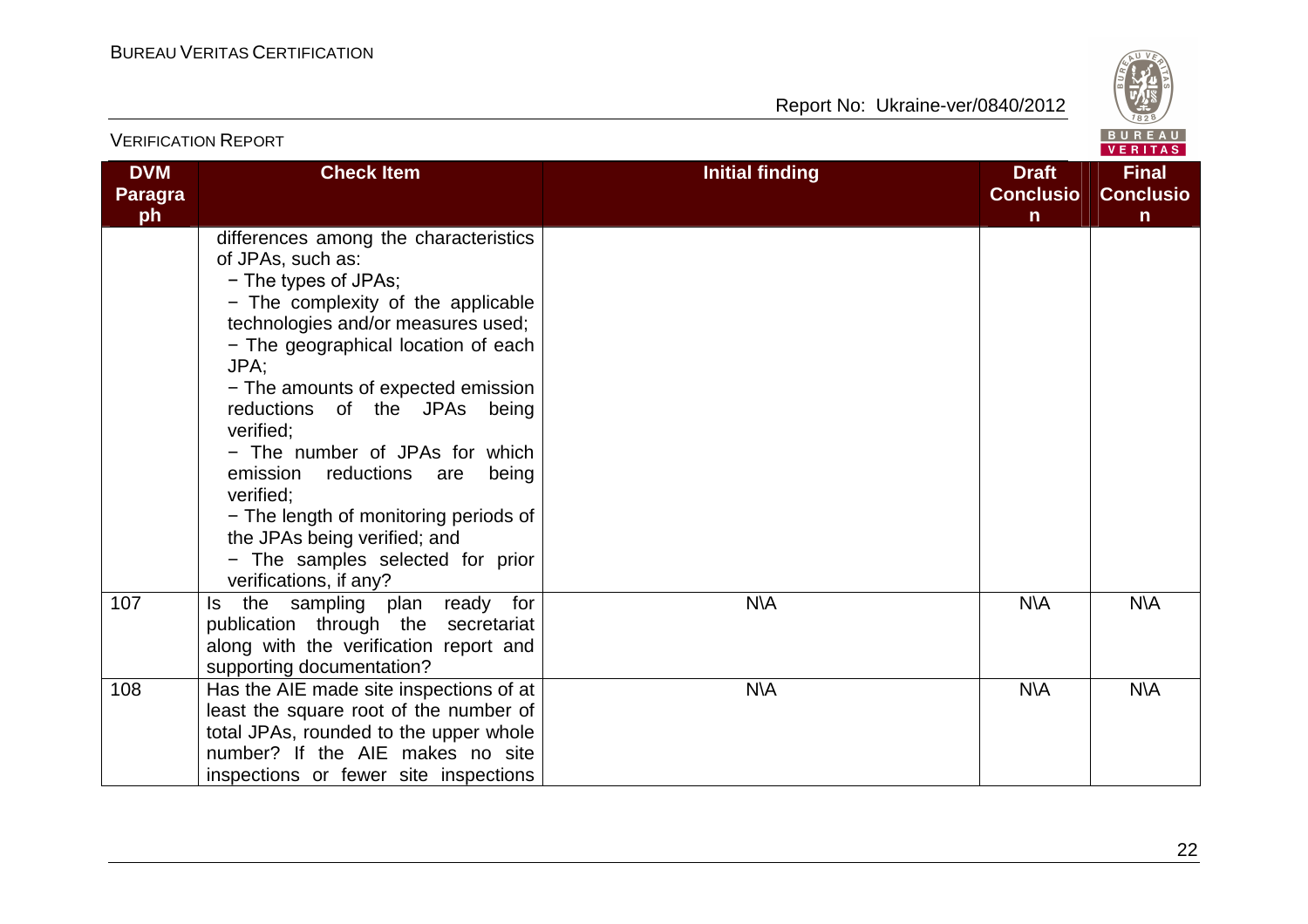

| <b>VERIFICATION REPORT</b>  |                                                                                                                                                                                                                        |                                                                            | BUREAU<br><b>VERITAS</b>                         |
|-----------------------------|------------------------------------------------------------------------------------------------------------------------------------------------------------------------------------------------------------------------|----------------------------------------------------------------------------|--------------------------------------------------|
| <b>DVM</b><br>Paragra<br>ph | <b>Check Item</b>                                                                                                                                                                                                      | <b>Initial finding</b><br><b>Draft</b><br><b>Conclusio</b><br>$\mathsf{n}$ | <b>Final</b><br><b>Conclusio</b><br>$\mathsf{n}$ |
|                             | than the square root of the number of<br>total JPAs, rounded to the upper whole<br>number, then does the AIE provide a<br>explanation<br>reasonable<br>and<br>justification?                                           |                                                                            |                                                  |
| 109                         | Is the sampling plan available for<br>submission to the secretariat for the<br>JISC ex ante assessment? (Optional)                                                                                                     | N\A<br>N\A                                                                 | N\A                                              |
| 110                         | If the AIE learns of a fraudulently<br>included JPA, a fraudulently monitored<br>JPA or an inflated number of emission<br>reductions claimed in a JI PoA, has the<br>AIE informed the JISC of the fraud in<br>writing? | N\A<br>N\A                                                                 | N\A                                              |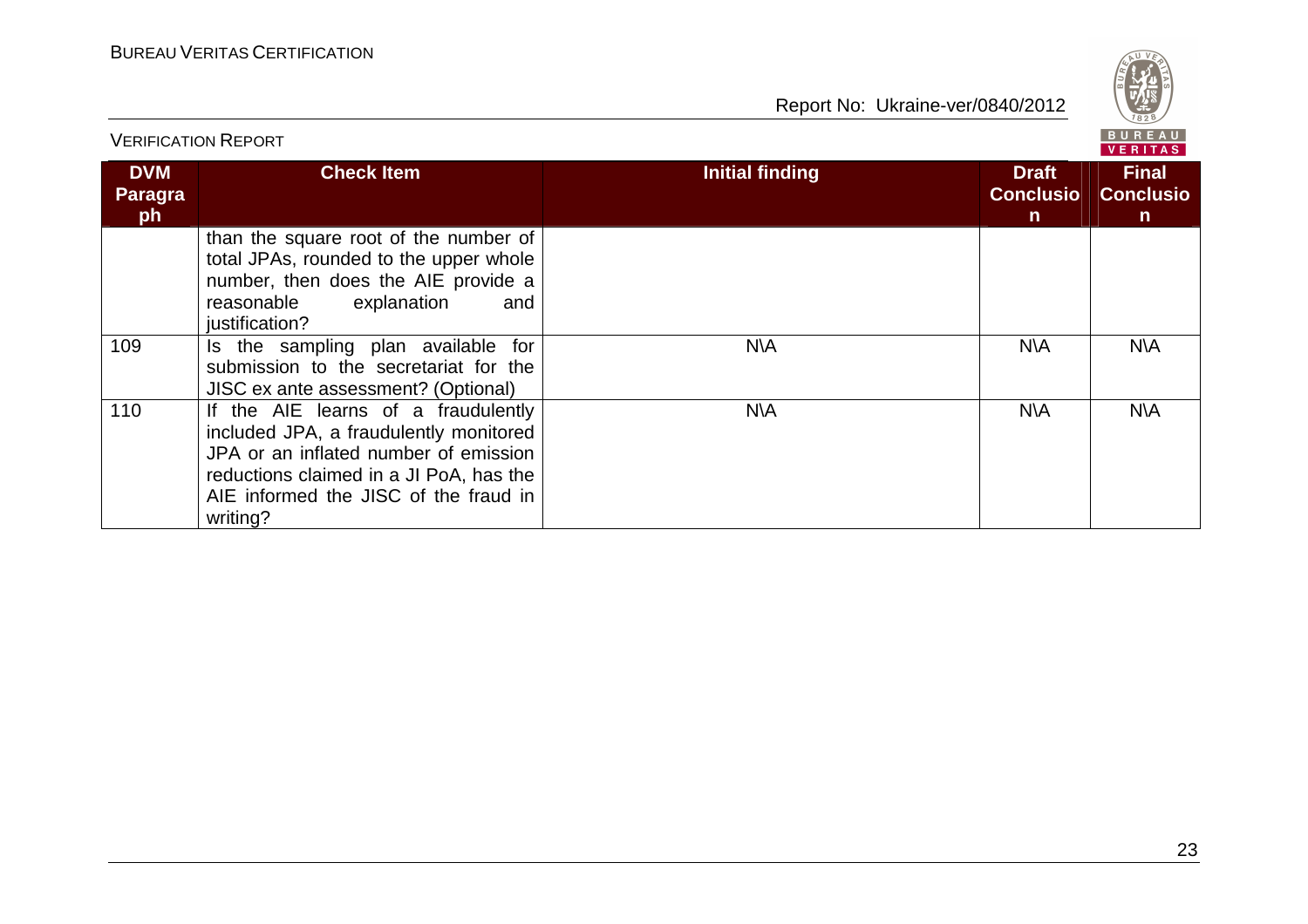

# VERIFICATION REPORT

# **Table 2 Resolution of Corrective Action and Clarification Requests**

| Draft report clarification and corrective<br>action requests by verification team                                                                                                                                                         | Ref. to<br>checklis<br>questio<br>$n$ in<br>table 1 | participant<br>project<br><b>Summary</b><br>of<br>response                                    | <b>Verification team conclusion</b> |
|-------------------------------------------------------------------------------------------------------------------------------------------------------------------------------------------------------------------------------------------|-----------------------------------------------------|-----------------------------------------------------------------------------------------------|-------------------------------------|
| CAR01<br>Please provide LoA from the Netherland<br>Designated Focal Point.                                                                                                                                                                | 90                                                  | LoA from the Netherland Designated<br>Focal Point is provided to the<br>verification group.   | The issue is closed                 |
| CAR <sub>02</sub><br>Please provide LoA from the Ukrainian<br>Designated Focal Point.                                                                                                                                                     | 90                                                  | LoA from the Ukrainian Designated<br>Focal Point is provided to the<br>verification group.    | The issue is closed                 |
| CAR <sub>03</sub><br>In determined PDD there are references from<br>NIR 1990-2010 only. Meanwhile both MR and<br>calculation<br>spreadsheet<br>contain<br>excel<br>references from NIR 1990-2009. Please<br>make appropriate corrections. | 95(b)                                               | Appropriate corrections are made.                                                             | The issue is closed                 |
| CAR04<br>Please provide invoices on diesel for the<br>monitoring period.                                                                                                                                                                  | 95(b)                                               | All invoices on diesel for the<br>monitoring period is provided to the<br>verification group. | The issue is closed                 |